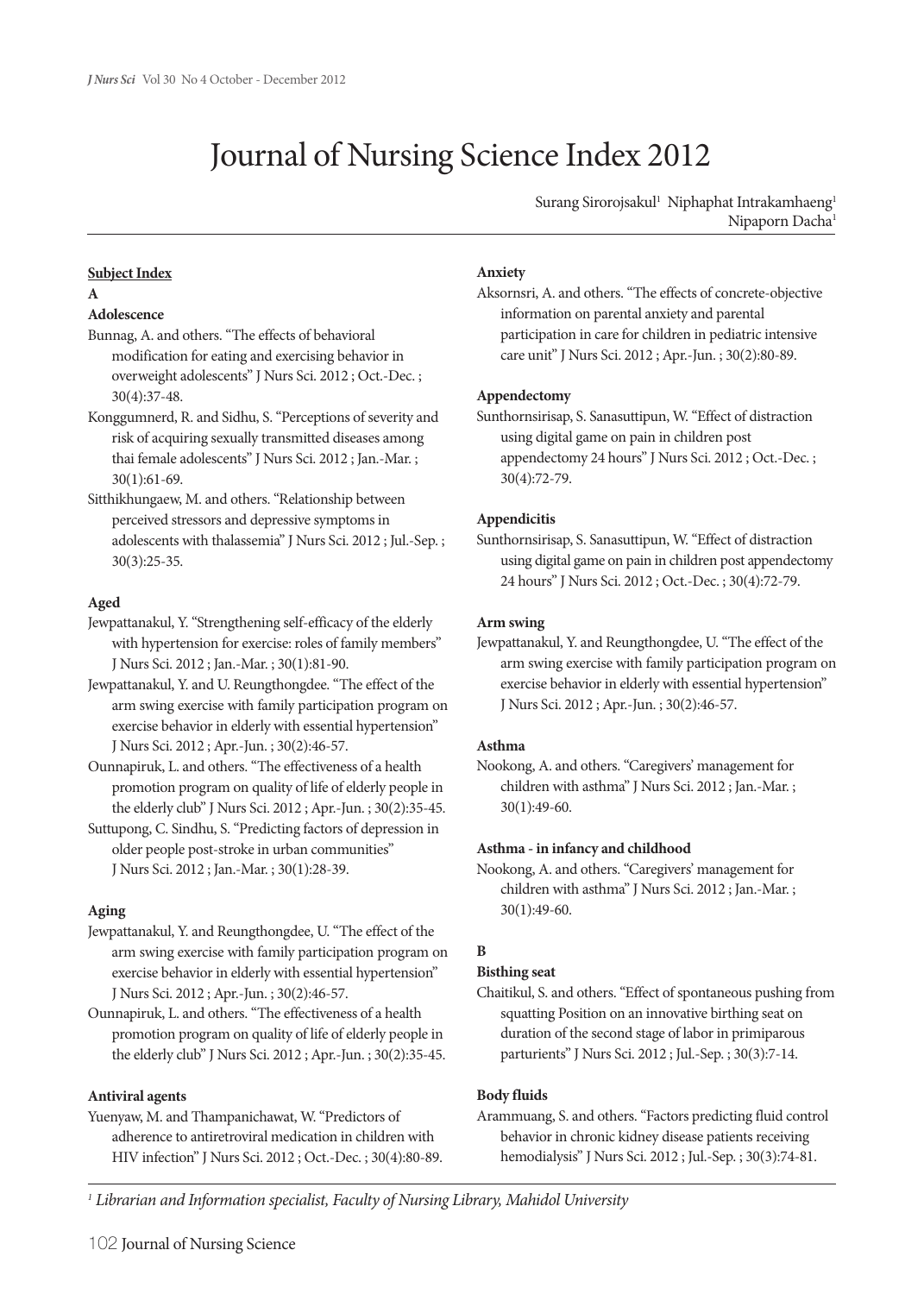### **Brain diseases**

Mukdaprawat, P. and others."Relationships between brain tumor grading, severity of neurological deficit, nutritional status and functional status in brain tumor patients during hospital stay" J Nurs Sci. 2012 ; Jul.-Sep. ; 30(3):46-54.

## **Brain neoplasms**

Mukdaprawat, P. and others."Relationships between brain tumor grading, severity of neurological deficit, nutritional status and functional status in brain tumor patients during hospital stay" J Nurs Sci. 2012 ; Jul.-Sep. ; 30(3):46-54.

### **Breast feeding**

Boonchalerm, P. and others."Effects of the mother-preterm infant preparation program on breastfeeding self-efficacy and sucking quality" J Nurs Sci. 2012 ; Oct.-Dec. ; 30(4):61-71.

Chisuwan, C. and others."Predictive power of support from husbands, grandmothers, and nurses on duration of exclusive breastfeeding" J Nurs Sci. 2012 ; Jan.-Mar. ; 30(1):70-80.

## **C**

### **Cardiovascular diseases - in middle age**

Buatee, S. and Siriwatanamethanon, J."Cardiovascular prevention behaviors among middle-aged women living in banladsrabua, yangtalad district, kalasin province, Thailand" J Nurs Sci. 2012 ; Apr.-Jun. ; 30(2):58-69.

### **Caregivers**

Nookong, A. and others."Caregivers' management for children with asthma" J Nurs Sci. 2012 ; Jan.-Mar. ; 30(1):49-60.

### **Cerebrovascular disease**

Suttupong, C. Sindhu, S."Predicting factors of depression in older people post-stroke in urban communities" J Nurs Sci. 2012 ; Jan.-Mar. ; 30(1):28-39.

### **Chemotherapy**

Lekdamrongkul, P. and others."Relationships among information needs, information received, self-care behaviors and quality of life in hematologic cancer patients receiving chemotherapy" J Nurs Sci. 2012 ; Jul.-Sep. ; 30(3):64-730

### **Child**

Yuenyong, S. and Moopayak, K."A comparative study of factors related to the nutritional status of preschool children in muang district, suphanburi province, Thailand" J Nurs Sci. 2012 ; Apr.-Jun. ; 30(2):90-100.

### **Child care**

Aksornsri, A. and others."The effects of concrete-objective information on parental anxiety and parental participation in care for children in pediatric intensive care unit" J Nurs Sci. 2012 ; Apr.-Jun. ; 30(2):80-89.

Noipoung, S. and Prasopkittikun, T."The effects of an empowerment program on self-efficacy in child care and satisfaction towards nursing service in mothers whose children are undergoing orthopaedic surgery" J Nurs Sci. 2012 ; Jul.-Sep. ; 30(3):36-45.

Nookong, A. and others."Caregivers' management for children with asthma" J Nurs Sci. 2012 ; Jan.-Mar. ; 30(1):49-60.

Sunthornsirisap, S. Sanasuttipun, W."Effect of distraction using digital game on pain in children post appendectomy 24 hours" J Nurs Sci. 2012 ; Oct.-Dec. ; 30(4):72-79.

Yuenyaw, M. and Thampanichawat, W."Predictors of adherence to antiretroviral medication in children with HIV infection" J Nurs Sci. 2012 ; Oct.-Dec. ; 30(4):80-89.

### **Chronic disease - in infancy and childhood**

Poompan, P. and others."Factors influencing parents' uncertainty in chronically ill children with intubation during critical period" J Nurs Sci. 2012 ; Jul.-Sep. ; 30(3):15-24.

### **Comuter games**

Sunthornsirisap, S. Sanasuttipun, W."Effect of distraction using digital game on pain in children post appendectomy 24 hours" J Nurs Sci. 2012 ; Oct.-Dec. ; 30(4):72-79.

### **Cross-cultural**

Allen, J. and others."Cross-cultural learning and international collaboration: evaluation of a study tour to Thailand" J Nurs Sci. 2012 ; Apr.-Jun. ; 30(2):12-21.

# **D**

# **Depression**

Ketchai, S. and others."Predictors of depressive symptoms in individual with first – episode schizophrenia" J Nurs Sci. 2012 ; Oct.-Dec. ; 30(4):90-101.

Suttupong, C. Sindhu, S."Predicting factors of depression in older people post-stroke in urban communities" J Nurs Sci. 2012 ; Jan.-Mar. ; 30(1):28-39.

Thananowan, N. and others."Exploring mediating effect of intimate partner violence and psychosocial factors on antenatal and postnatal depression among thai women" J Nurs Sci. 2012 ; Oct.-Dec. ; 30(4):28-36.

### **Depression - in adolescence**

Sitthikhungaew,M. and others."Relationship between perceived stressors and depressive symptoms in adolescents with thalassemia" J Nurs Sci. 2012 ; Jul.-Sep. ; 30(3):25-35.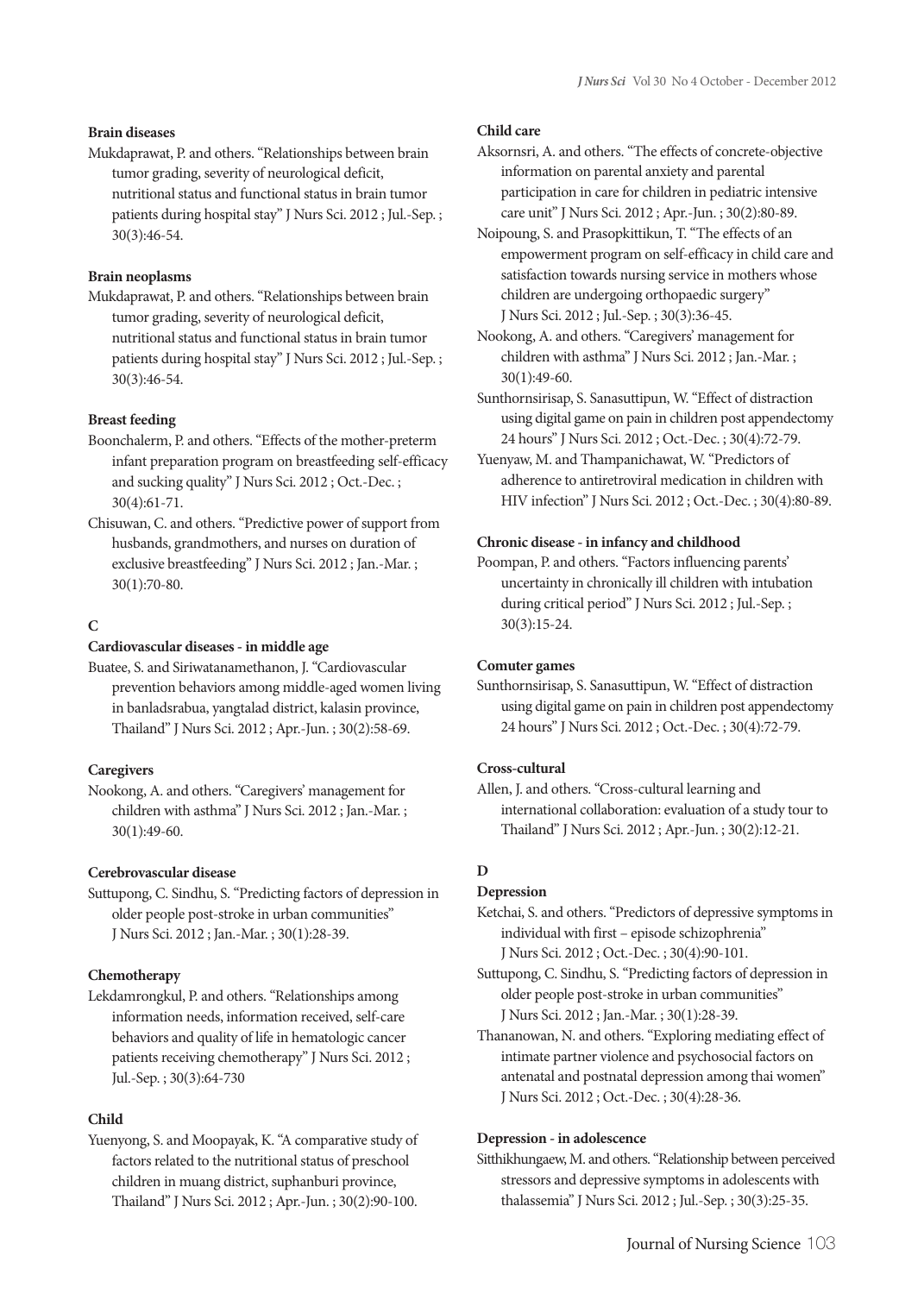## **Disaster**

Seeherunwong, A. and others."Thai nurses' experiences in providing mental health services to servivors of the 2004 tsunami six months post-disaster" J Nurs Sci. 2012 ; Jan.-Mar. ; 30(1):16-27.

## **E**

### **Education, Nursing**

Tural, S."Education, research and practice in nursing : dissseminating knowledge in journals, internationally and nationally" J Nurs Sci. 2012 ; Jan.-Mar. ; 30(1):7-9.

Ucharattana, P. and others."Effect of clinical teaching methods using portfolio and knowledge market on self- directed learning of students in program of nursing specialty in nursing management" J Nurs Sci. 2012 ; Oct.-Dec. ; 30(4):18-27.

### **Elderly**

Jewpattanakul, Y."Strengthenig self-efficacy of the elderly with hypertension for exercise: roles of family members" J Nurs Sci. 2012 ; Jan.-Mar. ; 30(1):81-90.

### **Elderly club**

Ounnapiruk, L. and others."The effectiveness of a health promotion program on quality of life of elderly people in the elderly club" J Nurs Sci. 2012 ; Apr.-Jun. ; 30(2):35-45.

## **Empowerment**

Noipoung, S. and Prasopkittikun, T."The effects of an empowerment program on self-efficacy in child care and satisfaction towards nursing service in mothers whose children are undergoing orthopaedic surgery" J Nurs Sci. 2012 ; Jul.-Sep. ; 30(3):36-45.

### **Evaluation**

Allen, J. and others."Cross-cultural learning and international collaboration: evaluation of a study tour to Thailand" J Nurs Sci. 2012 ; Apr.-Jun. ; 30(2):12-21.

### **Evidence-based nursing**

Grace, J."Essential skills for evidence-based practice : appraising evidence for therapy questions" J Nurs Sci. 2012 ; Jan.-Mar. ; 30(1):10-15.

Grace, J."A model for applying evidence to nursing practice" J Nurs Sci. 2012 ; Apr.-Jun. ; 30(2):7-11.

### **Exercise**

Bunnag,A. and others."The effects of behavioral modification for eating and exercising behavior in overweight adolescents" J Nurs Sci. 2012 ; Oct.-Dec. ; 30(4):37-48.

Jewpattanakul, Y."Strengthenig self-efficacy of the elderly with hypertension for exercise : roles family members" J Nurs Sci. 2012 ; Jan.-Mar. ; 30(1):81-90.

Jewpattanakul, Y. and Reungthongdee, U."The effect of the arm swing exercise with family articipation program on exercise behavior in elderly with essential hypertension" J Nurs Sci. 2012 ; Apr.-Jun. ; 30(2):46-57.

### **Exercise for older people**

Jewpattanakul, Y."Strengthenig self-efficacy of the elderly with hypertension for exercise : roles of family members" J Nurs Sci. 2012 ; Jan.-Mar. ; 30(1):81-90.

# **F**

## **Factors**

Kongkar, R. and others."Factors affecting the result of nursing licensure examination among bachelor graduates from faculty of nursing, mahidol university" J Nurs Sci. 2012 ; Jul.-Sep. ; 30(3):82-91.

### **Family**

Damrongrak, P. and others."Effects of family-centered care on self-efficacy in participatory involvement in newborn care and satisfaction towards nursing service of mothers in NICU" J Nurs Sci. 2012 ; Apr.-Jun. ; 30(2):70-79.

### **Food habits**

Bunnag, A. and others."The effects of behavioral modification for eating and exercising behavior in overweight adolescents" J Nurs Sci. 2012 ; Oct.-Dec. ; 30(4):37-48.

### **Food Habits - in infancy and childhood**

Yuenyong, S. and Moopayak, K."A comparative study of factors related to the nutritional status of preschool children in muang district, suphanburi province, Thailand" J Nurs Sci. 2012 ; Apr.-Jun. ; 30(2):90-100.

### **H**

## **Health promotion program**

Ounnapiruk, L. and others."The effectiveness of a health promotion program on quality of life of elderly people in the elderly club" J Nurs Sci. 2012 ; Apr.-Jun. ; 30(2):35-45.

### **Heart diseases - prevention & control**

Buatee, S. and Siriwatanamethanon, J."Cardiovascular prevention behaviors among middle-aged women living in banladsrabua, yangtalad district, kalasin province, Thailand" J Nurs Sci. 2012 ; Apr.-Jun. ; 30(2):58-69.

### **Hematologic cancer**

Lekdamrongkul, P. and others."Relationships among information needs, information received, self-care behaviors and quality of life in hematologic cancer patients receiving chemotherapy" J Nurs Sci. 2012 ; Jul.-Sep. ; 30(3):64-73.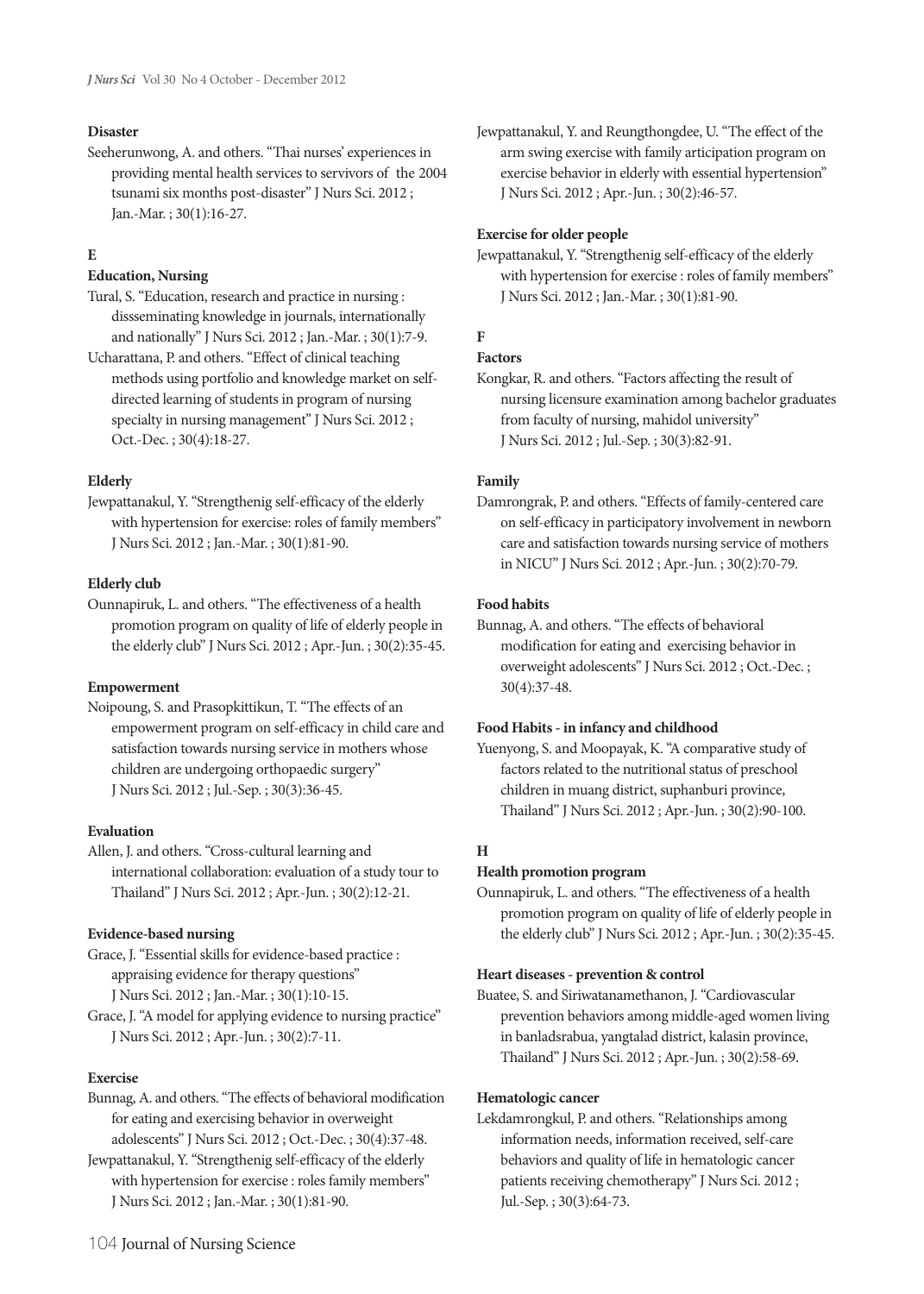### **HIV infections - in infancy and childhood**

Yuenyaw, M. and Thampanichawat, W."Predictors of adherence to antiretroviral medication in children with HIV infection" J Nurs Sci. 2012 ; Oct.-Dec. ; 30(4):80-89.

### **Hospitals**

Khunthar, A. and others."Predicting factors of intent to stay among professional nurses in a university hospital" J Nurs Sci. 2012 ; Oct.-Dec. ; 30(4):7-17.

## **Husbands**

Chisuwan, C. and others."Predictive power of support from husbands, grandmothers, and nurses on duration of exclusive breastfeeding" J Nurs Sci. 2012 ; Jan.-Mar. ; 30(1):70-80.

### **Hypertension**

Jewpattanakul, Y. and Reungthongdee, U."The effect of the arm swing exercise with family participation program on exercise behavior in elderly with essential hypertension" J Nurs Sci. 2012 ; Apr.-Jun. ; 30(2):46-57.

### **Hypertension in old age**

Jewpattanakul, Y. and Reungthongdee, U."The effect of the arm swing exercise with family participation program on exercise behavior in elderly with essential hypertension" J Nurs Sci. 2012 ; Apr.-Jun. ; 30(2):46-57.

### **Hypertention**

Jewpattanakul, Y."Strengthenig self-efficacy of the elderly with hypertension for exercise : roles of family members" J Nurs Sci. 2012 ; Jan.-Mar. ; 30(1):81-90.

## **I**

## **Immunodeficiency**

Yuenyaw, M. and Thampanichawat, W."Predictors of adherence to antiretroviral medication in children with HIV infection" J Nurs Sci. 2012 ; Oct.-Dec. ; 30(4):80-89.

### **Infant care**

- Boonchalerm, P. and others."Effects of the mother-preterm infant preparation program on breastfeeding self-efficacy and sucking quality" J Nurs Sci. 2012 ; Oct.-Dec. ; 30(4):61-71.
- Rungamornrat, S. Karnjanawanich, V."Maternal participation in caring for a premature infant with respirator" J Nurs Sci. 2012 ; Oct.-Dec. ; 30(4):49-60.

### **Infant, premature**

Boonchalerm, P. and others."Effects of the mother-preterm infant preparation program on breastfeeding self-efficacy and sucking quality" J Nurs Sci. 2012 ; Oct.-Dec. ; 30(4):61-71.

Rungamornrat, S.Karnjanawanich, V."Maternal participation in caring for a premature infant with respirator" J Nurs Sci. 2012 ; Oct.-Dec. ; 30(4):49-60.

### **Information**

Lekdamrongkul, P. and others."Relationships among information needs, information received, self-care behaviors and quality of life in hematologic cancer patients receiving chemotherapy" J Nurs Sci. 2012 ; Jul.-Sep. ; 30(3):64-73.

## **K**

### **Kidney artificial**

Arammuang, S. and others."Factors predicting fluid control behavior in chronic kidney disease patients receiving hemodialysis" J Nurs Sci. 2012 ; Jul.-Sep. ; 30(3):74-81.

### **Kidney diseases**

Arammuang, S. and others."Factors predicting fluid control behavior in chronic kidney disease patients receiving hemodialysis" J Nurs Sci. 2012 ; Jul.-Sep. ; 30(3):74-81.

Urairat, P. and others."Factors influencing relapse prevention behaviors in lupus nephritis patients" J Nurs Sci. 2012 ; Jul.-Sep. ; 30(3):55-63.

### **Kidney failure, chronic**

Arammuang, S. and others."Factors predicting fluid control behavior in chronic kidney disease patients receiving hemodialysis" J Nurs Sci. 2012 ; Jul.-Sep. ; 30(3):74-81.

### **Knowledge**

Kongkar, R. and others."Factors affecting the result of nursing licensure examination among bachelor graduates from faculty of nursing, mahidol university" J Nurs Sci. 2012 ; Jul.-Sep. ; 30(3):82-91.

Tural, S."Education, research and practice in nursing : dissseminating knowledge in journals, internationally and nationally" J Nurs Sci. 2012 ; Jan.-Mar. ; 30(1):7-9.

# **L**

## **Labor**

Chaitikul, S. and others."Effect of spontaneous pushing from squatting Position on an innovative birthing seat on duration of the second stage of labor in primiparous parturients" J Nurs Sci. 2012 ; Jul.-Sep. ; 30(3):7-14.

### **Lung disease, obstructive**

Toontong, L. and others."Factors predicting psychological distress in patients with chronic obstructive disease" J Nurs Sci. 2012 ; Jan.-Mar. ; 30(1):40-48.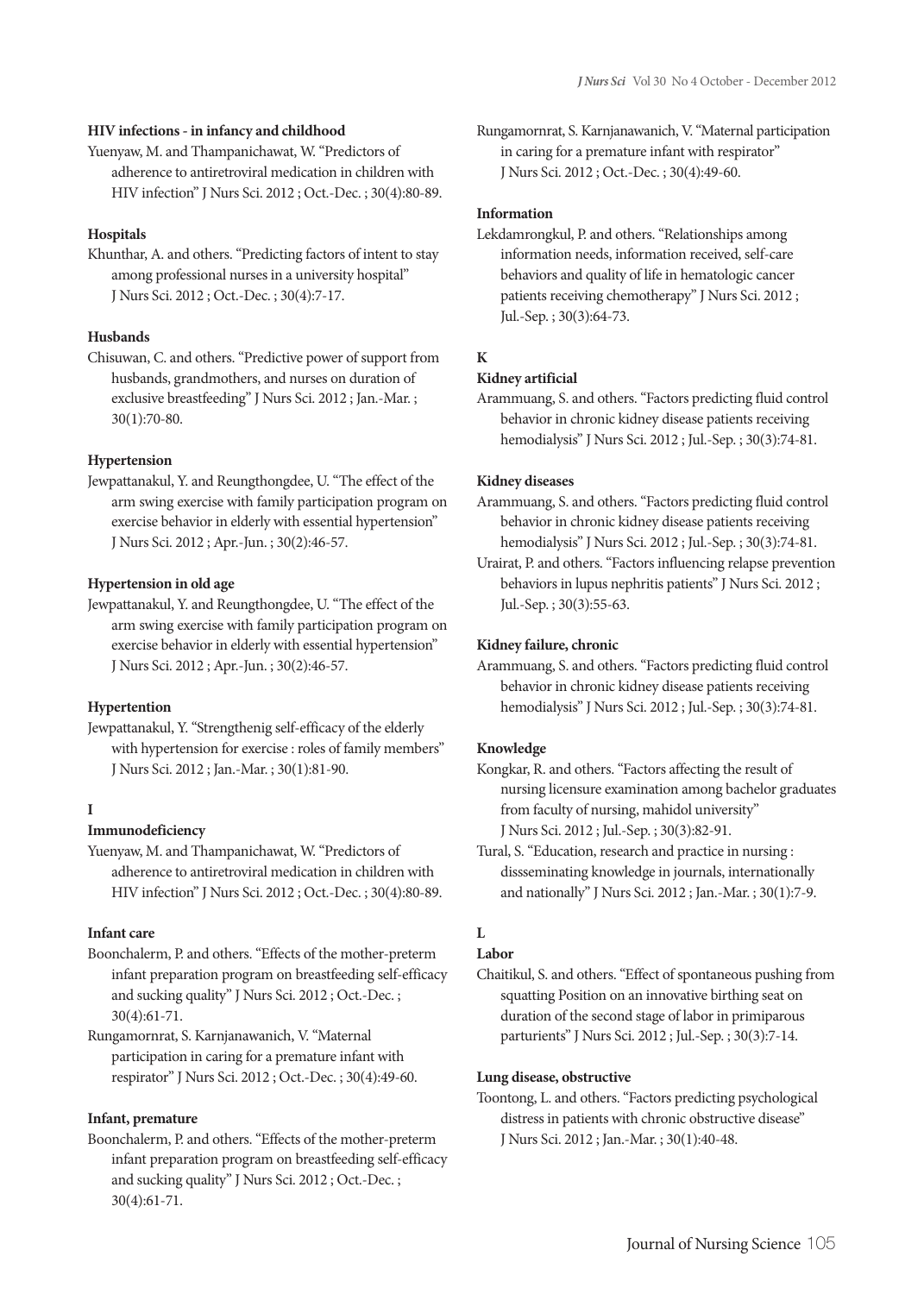### **M**

## **Mental health**

Seeherunwong, A. and others."Thai nurses' experiences in providing mental health services to servivors of the 2004 tsunami six months post-disaster" J Nurs Sci. 2012 ; Jan.-Mar. ; 30(1):16-27.

## **Mother and infant**

Chisuwan, C. and others."Predictive power of support from husbands, grandmothers, and nurses on duration of exclusive breastfeeding" J Nurs Sci. 2012 ; Jan.-Mar. ; 30(1):70-80.

### **Mothers**

- Damrongrak, P. and others."Effects of family-centered care on self-efficacy in participatory involvement in newborn care and satisfaction towards nursing service of others in NICU" J Nurs Sci. 2012 ; Apr.-Jun. ; 30(2):70-79.
- Rungamornrat, S. Karnjanawanich, V."Maternal participation in caring for a premature infant with respirator" J Nurs Sci. 2012 ; Oct.-Dec. ; 30(4):49-60.

### **N**

### **Needs**

Lekdamrongkul, P. and others."Relationships among information needs, information received, self-care behaviors and quality of life in hematologic cancer patients receiving chemotherapy" J Nurs Sci. 2012 ; Jul.-Sep. ; 30(3):64-73.

### **Nephritis**

Urairat, P. and others."Factors influencing relapse prevention behaviors in lupus nephritis patients" J Nurs Sci. 2012 ; Jul.-Sep. ; 30(3):55-63.

### **Nervous system**

Mukdaprawat, P. and others."Relationships between brain tumor grading, severity of neurological deficit, nutritional status and functional status in brain tumor patients during hospital stay" J Nurs Sci. 2012 ; Jul.-Sep. ; 30(3):46-54.

### **Newborn**

- Boonchalerm, P. and others."Effects of the mother-preterm infant preparation program on breastfeeding self-efficacy and sucking quality" J Nurs Sci. 2012 ; Oct.-Dec. ; 30(4):61-71.
- Damrongrak, P. and others."Effects of family-centered care on self-efficacy in participatory involvement in newborn care and satisfaction towards nursing service of mothers in NICU" J Nurs Sci. 2012 ; Apr.-Jun. ; 30(2):70-79.

### **Nurses**

- Chisuwan, C. and others."Predictive power of support from husbands, grandmothers, and nurses on duration of exclusive breastfeeding" J Nurs Sci. 2012 ; Jan.-Mar. ; 30(1):70-80.
- Grace, J. "A model for applying evidence to nursing practice" J Nurs Sci. 2012 ; Apr.-Jun. ; 30(2):7-11.
- Khunthar, A. and others."Predicting factors of intent to stay among professional nurses in a university hospital" J Nurs Sci. 2012 ; Oct.-Dec. ; 30(4):7-17.
- Kongkar, R. and others."Factors affecting the result of nursing licensure examination among bachelor graduates from faculty of nursing, mahidol university" J Nurs Sci. 2012 ; Jul.-Sep. ; 30(3):82-91.
- Seeherunwong, A. and others."Thai nurses' experiences in providing mental health services to servivors of the 2004 tsunami six months post-disaster" J Nurs Sci. 2012 ; Jan.-Mar. ; 30(1):16-27.

### **Nursing**

Grace, J."A model for applying evidence to nursing practice" J Nurs Sci. 2012 ; Apr.-Jun. ; 30(2):7-11.

### **Nursing care**

- Damrongrak, P. and others."Effects of family-centered care on self-efficacy in participatory involvement in newborn care and satisfaction towards nursing service of mothers in NICU" J Nurs Sci. 2012 ; Apr.-Jun. ; 30(2):70-79.
- Grace, J."Essential skills for evidence-based practice : appraising evidence for therapy questions" J Nurs Sci. 2012 ; Jan.-Mar. ; 30(1):10-15.

### **Nursing instructiors - turnover intention**

Sujijantararat, R. and others."Factors predicting intention to leave of nurse education" J Nurs Sci. 2012 ; Apr.-Jun. ; 30(2):22-34.

### **Nursing license examination**

Kongkar, R. and others."Factors affecting the result of nursing licensure examination among bachelor graduates from faculty of nursing, mahidol university" J Nurs Sci. 2012 ; Jul.-Sep. ; 30(3):82-91.

### **Nursing practitioners**

Ucharattana, P. and others."Effect of clinical teaching methods using portfolio and knowledge market on self- directed learning of students in program of nursing specialty in nursing management" J Nurs Sci. 2012 ; Oct.-Dec. ; 30(4):18-27.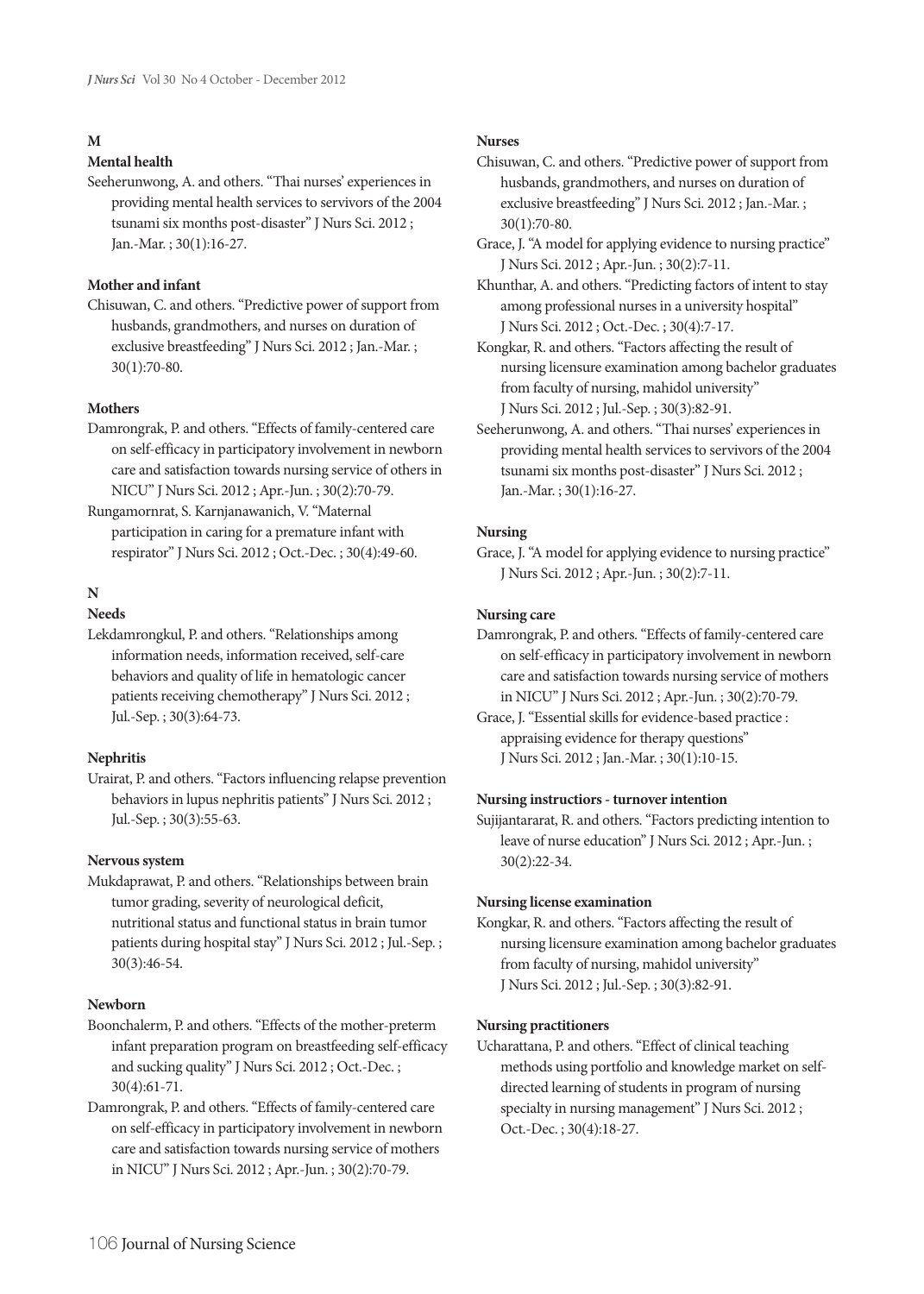### **Nursing research**

Tural, S."Education, research and practice in nursing : dissseminating knowledge in journals, internationally and nationally" J Nurs Sci. 2012 ; Jan.-Mar. ; 30(1):7-9.

### **Nursing services**

Noipoung, S. and Prasopkittikun, T."The effects of an empowerment program on self-efficacy in child care and satisfaction towards nursing service in mothers whose children are undergoing orthopaedic surgery" J Nurs Sci. 2012 ; Jul.-Sep. ; 30(3):36-45.

### **Nutrition**

Mukdaprawat, P. and others."Relationships between brain tumor grading, severity of neurological deficit, nutritional status and functional status in brain tumor patients during hospital stay" J Nurs Sci. 2012 ; Jul.-Sep. ; 30(3):46-54.

### **Nutrition - in adolescence**

Bunnag,A. and others."The effects of behavioral modification for eating and exercising behavior in overweight adolescents" J Nurs Sci. 2012 ; Oct.-Dec. ; 30(4):37-48.

## **Nutrition - in infancy and childhood**

Yuenyong, S. and Moopayak, K."A comparative study of factors related to the nutritional status of preschool children in muang district, suphanburi province, Thailand" J Nurs Sci. 2012 ; Apr.-Jun. ; 30(2):90-100.

## **O**

## **Othopedics**

Noipoung, S. and Prasopkittikun, T."The effects of an empowerment program on self-efficacy in child care and satisfaction towards nursing service in mothers whose children are undergoing orthopaedic surgery" J Nurs Sci. 2012 ; Jul.-Sep. ; 30(3):36-45.

### **P**

## **Pacemaker, artifical**

Poompan, P. and others."Factors influencing parents' uncertainty in chronically ill children with intubation during critical period" J Nurs Sci. 2012 ; Jul.-Sep. ; 30(3):15-24.

### **Pain**

Sunthornsirisap, S. Sanasuttipun, W."Effect of distraction using digital game on pain in children post appendectomy 24 hours" J Nurs Sci. 2012 ; Oct.-Dec. ; 30(4):72-79.

### **Parent**

Poompan, P. and others."Factors influencing parents' uncertainty in chronically ill children with intubation during critical period" J Nurs Sci. 2012; Jul.-Sep. ; 30(3): 15-24.

### **Parent-child relations**

Aksornsri, A. and others."The effects of concrete-objective information on parental anxiety and parental participation in care for children in pediatric intensive care unit" J Nurs Sci. 2012 ; Apr.-Jun. ; 30(2):80-89.

### **Participation**

- Aksornsri, A. and others."The effects of concrete-objective information on parental anxiety and parental participation in care for children in pediatric intensive care unit" J Nurs Sci. 2012 ; Apr.-Jun. ; 30(2):80-89.
- Damrongrak, P. and others."Effects of family-centered care on self-efficacy in participatory involvement in newborn care and satisfaction towards nursing service of mothers in NICU" J Nurs Sci. 2012 ; Apr.-Jun. ; 30(2):70-79.

### **Patient care management**

Yuenyaw, M. and Thampanichawat, W."Predictors of adherence to antiretroviral medication in children with HIV infection" J Nurs Sci. 2012 ; Oct.-Dec. ; 30(4):80-89.

### **Patients**

- Arammuang, S. and others."Factors predicting fluid control behavior in chronic kidney disease patients receiving hemodialysis" J Nurs Sci. 2012 ; Jul.-Sep. ; 30(3):74-81.
- Toontong, L. and others."Factors predicting psychological distress in patients with chronic obstructive disease" J Nurs Sci. 2012 ; Jan.-Mar. ; 30(1):40-48.
- Urairat, P. and others."Factors influencing relapse prevention behaviors in lupus nephritis patients" J Nurs Sci. 2012 ; Jul.-Sep. ; 30(3):55-63.

### **Perception**

- Damrongrak, P. and others."Effects of family-centered care on self-efficacy in participatory involvement in newborn care and satisfaction towards nursing service of mothers in NICU" J Nurs Sci. 2012 ; Apr.-Jun. ; 30(2):70-79.
- Konggumnerd, R. and Sidhu, S."Perceptions of severity and risk of acquiring sexually transmitted diseases among Thai female adolescents" J Nurs Sci. 2012 ; Jan.-Mar. ; 30(1):61-69.
- Sitthikhungaew, M. and others."Relationship between perceived stressors and depressive symptoms in adolescents with thalassemia" J Nurs Sci. 2012 ; Jul.-Sep. ; 30(3):25-35.

### **Personnel turnover**

Sujijantararat, R. and others."Factors predicting intention to leave of nurse education" J Nurs Sci. 2012 ; Apr.-Jun. ; 30(2):22-34.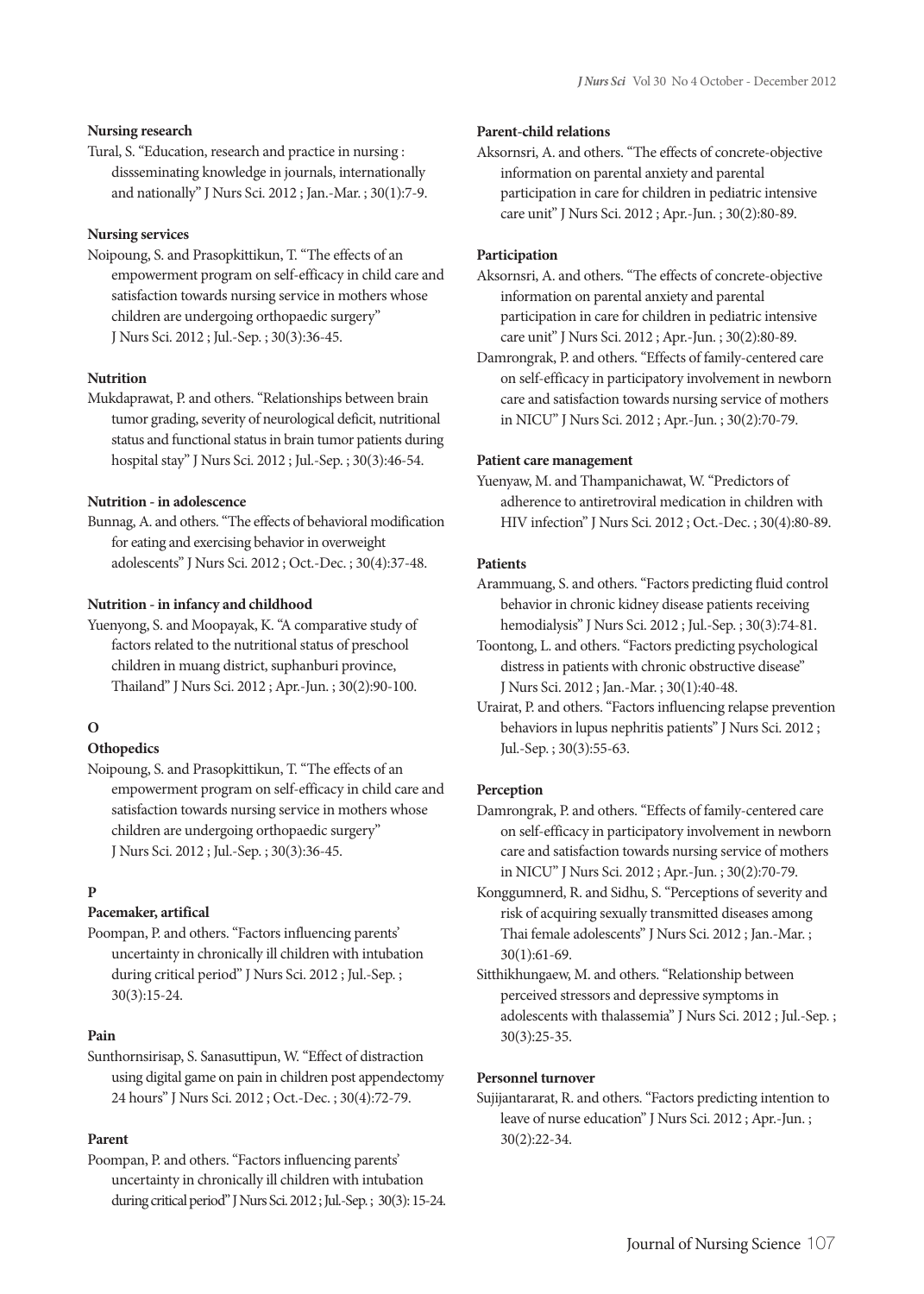### **Preschool children**

Yuenyong, S. and Moopayak, K."A comparative study of factors related to the nutritional status of preschool children in muang district, suphanburi province, Thailand" J Nurs Sci. 2012 ; Apr.-Jun. ; 30(2):90-100.

### **Professional nurse**

Khunthar, A. and others."Predicting factors of intent to stay among professional nurses in a university hospital" J Nurs Sci. 2012 ; Oct.-Dec. ; 30(4):7-17.

### **Psychosocial factors**

Thananowan, N. and others."Exploring mediating effect of intimate partner violence and psychosocial factors on antenatal and postnatal depression among thai women" J Nurs Sci. 2012 ; Oct.-Dec. ; 30(4):28-36.

### **Q**

## **Quality of life**

- Lekdamrongkul, P. and others."Relationships among information needs, information received, self-care behaviors and quality of life in hematologic cancer patients receiving chemotherapy" J Nurs Sci. 2012 ; Jul.-Sep. ; 30(3):64-73.
- Ounnapiruk, L. and others."The effectiveness of a health promotion program on quality of life of elderly people in the elderly club" J Nurs Sci. 2012 ; Apr.-Jun. ; 30(2):35-45.

### **R**

## **Research**

Tural, S."Education, research and practice in nursing : disseminating knowledge in journals, internationally and nationally" J Nurs Sci. 2012 ; Jan.-Mar. ; 30(1):7-9.

## **Respirators**

Rungamornrat, S. Karnjanawanich, V."Maternal participation in caring for a premature infant with respirator" J Nurs Sci. 2012 ; Oct.-Dec. ; 30(4):49-60.

### **S**

## **Schizophrenia**

Ketchai, S. and others."Predictors of depressive symptoms in individual with first – episode schizophrenia" J Nurs Sci. 2012 ; Oct.-Dec. ; 30(4):90-101.

### **Self care**

Lekdamrongkul, P. and others."Relationships among information needs, information received, self-care behaviors and quality of life in hematologic cancer patients receiving chemotherapy" J Nurs Sci. 2012 ; Jul.-Sep. ; 30(3):64-73.

### **Self-efficacy**

- Boonchalerm, P. and others."Effects of the mother-preterm infant preparation program on breastfeeding self-efficacy and sucking quality" J Nurs Sci. 2012 ; Oct.-Dec. ; 30(4):61-71.
- Damrongrak, P. and others."Effects of family-centered care on self-efficacy in participatory involvement in newborn care and satisfaction towards nursing service of mothers in NICU" J Nurs Sci. 2012 ; Apr.-Jun. ; 30(2):70-79.
- Jewpattanakul, Y."Strengthenig self-efficacy of the elderly with hypertension for exercise : roles of family members" J Nurs Sci. 2012 ; Jan.-Mar. ; 30(1):81-90.
- Noipoung, S. and Prasopkittikun, T."The effects of an empowerment program on self-efficacy in child care and satisfaction towards nursing service in mothers whose children are undergoing orthopaedic surgery" J Nurs Sci. 2012 ; Jul.-Sep. ; 30(3):36-45.

### **Sexually transmitted disease**

Konggumnerd, R. and Sidhu, S."Perceptions of severity and risk of acquiring sexually transmitted diseases among thai female adolescents" J Nurs Sci. 2012 ; Jan.-Mar. ; 30(1):61-69.

### **Spouses**

Thananowan, N. and others."Exploring mediating effect of intimate partner violence and psychosocial factors on antenatal and postnatal depression among thai women" J Nurs Sci. 2012 ; Oct.-Dec. ; 30(4):28-36.

### **Stress**

- Sitthikhungaew, M. and others."Relationship between perceived stressors and depressive symptoms in adolescents with thalassemia" J Nurs Sci. 2012 ; Jul.-Sep. ; 30(3):25-35.
- Toontong, L. and others."Factors predicting psychological distress in patients with chronic obstructive disease" J Nurs Sci. 2012 ; Jan.-Mar. ; 30(1):40-48.

### **Students, nursing**

- Allen, J. and others."Cross-cultural learning and international collaboration: evaluation of a study tour to Thailand" J Nurs Sci. 2012 ; Apr.-Jun. ; 30(2):12-21.
- Ucharattana, P. and others"Effect of clinical teaching methods using portfolio and knowledge market on self- directed learning of students in program of nursing specialty in nursing management" J Nurs Sci. 2012 ; Oct.-Dec. ; 30(4):18-27.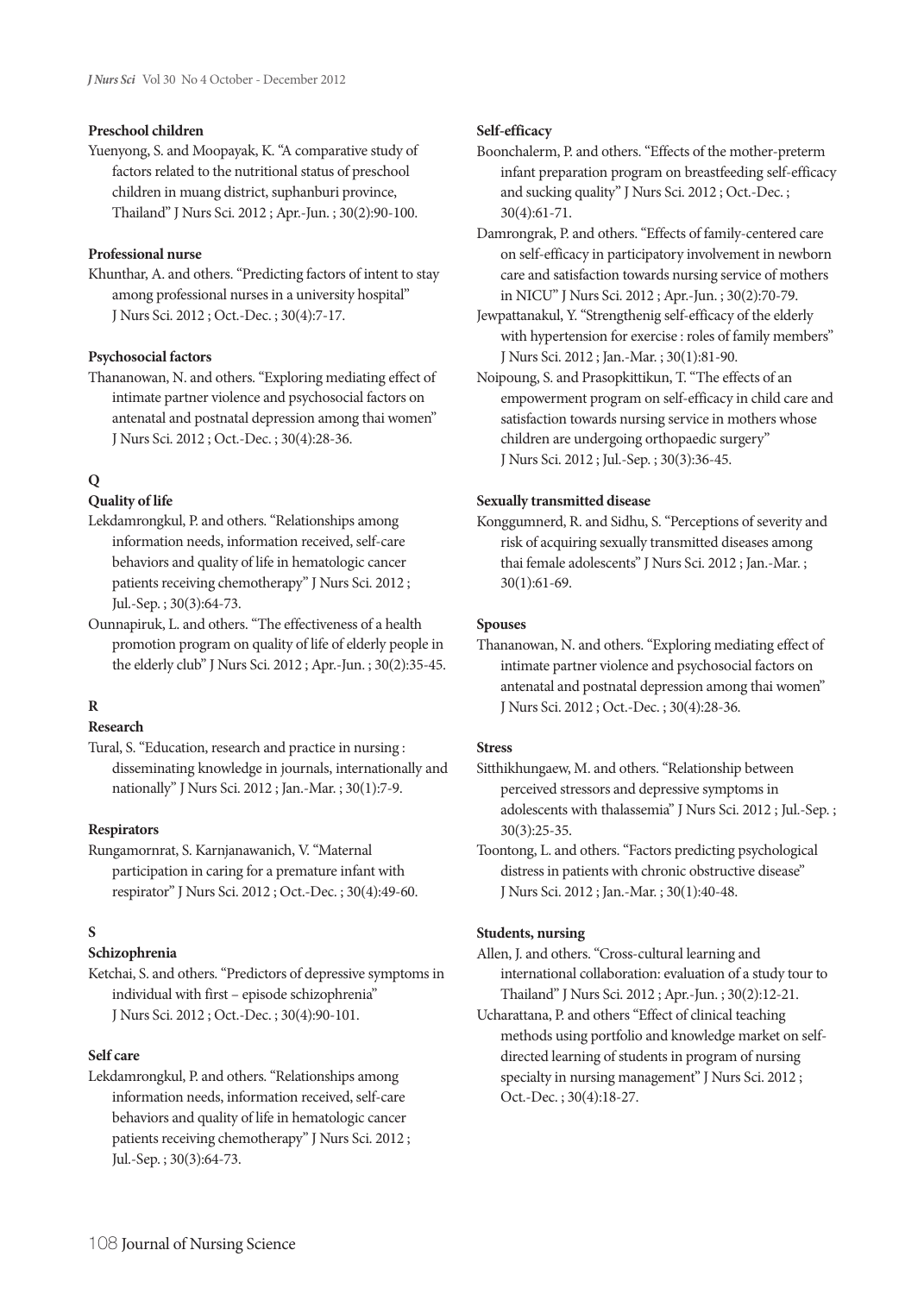## **T**

## **Thalassemia - in adolescence**

Sitthikhungaew, M. and others."Relationship between perceived stressors and depressive symptoms in adolescents with thalassemia" J Nurs Sci. 2012 ; Jul.-Sep. ; 30(3):25-35.

### **Tsunami**

Seeherunwong, A. and others"Thai nurses' experiences in providing mental health services to servivors of the 2004 tsunami six months post-disaster" J Nurs Sci. 2012 ; Jan.-Mar. ; 30(1):16-27.

### **Turnover intention**

Sujijantararat, R. and others."Factors predicting intention to leave of nurse education" J Nurs Sci. 2012 ; Apr.-Jun. ; 30(2):22-34.

### **U**

## **Uncertainty**

Poompan, P. and others."Factors influencing parents' uncertainty in chronically ill children with intubation during critical period" J Nurs Sci. 2012 ; Jul.-Sep. ; 30(3):15-24.

### **V**

### **Vascular diseases - prevention & control**

Buatee, S. and Siriwatanamethanon, J."Cardiovascular prevention behaviors among middle-aged women living in banladsrabua, yangtalad district, kalasin province, Thailand" J Nurs Sci. 2012 ; Apr.-Jun. ; 30(2):58-69.

## **Violence**

Konggumnerd, R. and Sidhu, S."Perceptions of severity and risk of acquiring sexually transmitted diseases among thai female adolescents" J Nurs Sci. 2012 ; Jan.-Mar. ; 30(1):61-69.

Thananowan, N. and others."Exploring mediating effect of intimate partner violence and psychosocial factors on antenatal and postnatal depression among thai women" J Nurs Sci. 2012 ; Oct.-Dec. ; 30(4):28-36.

### **W**

### **Women**

Thananowan, N. and others."Exploring mediating effect of intimate partner violence and psychosocial factors on antenatal and postnatal depression among thai women" J Nurs Sci. 2012 ; Oct.-Dec. ; 30(4):28-36.

### **Work**

- Khunthar, A. and others."Predicting factors of intent to stay among professional nurses in a university hospital" J Nurs Sci. 2012 ; Oct.-Dec. ; 30(4):7-17.
- Sujijantararat, R. and others."Factors predicting intention to leave of nurse education" J Nurs Sci. 2012 ; Apr.-Jun. ; 30(2):22-34.

### **Author Index**

### **A**

Aksornsri, A. and others."The effects of concrete-objective information on parental anxiety and parental participation in care for children in pediatric intensive care unit" J Nurs Sci. 2012 ; Apr.-Jun. ; 30(2):80-89.

Allen, J. and others."Cross-cultural learning and international collaboration: evaluation of a study tour to Thailand" J Nurs Sci. 2012 ; Apr.-Jun. ; 30(2):12-21.

Arammuang, S. and others."Factors predicting fluid control behavior in chronic kidney disease patients receiving hemodialysis" J Nurs Sci. 2012 ; Jul.-Sep. ; 30(3):74-81.

### **B**

Boonchalerm, P. and others."Effects of the mother-preterm infant preparation program on breastfeeding self-efficacy and sucking quality" J Nurs Sci. 2012 ; Oct.-Dec. ; 30(4):61-71.

Buatee, S. and Siriwatanamethanon, J."Cardiovascular prevention behaviors among middle-aged women living in banladsrabua, yangtalad district, kalasin province, Thailand" J Nurs Sci. 2012 ; Apr.-Jun. ; 30(2):58-69.

Bunnag, A. and others."The effects of behavioral modification for eating and exercising behavior in overweight adolescents" J Nurs Sci. 2012 ; Oct.-Dec. ; 30(4) :37-48.

### **C**

Chaitikul, S. and others."Effect of spontaneous pushing from squatting Position on an innovative birthing seat on duration of the second stage of labor in primiparous parturients" J Nurs Sci. 2012 ; Jul.-Sep. ; 30(3):7-14.

Chisuwan, C. and others."Predictive power of support from husbands, grandmothers, and nurses on duration of exclusive breastfeeding" J Nurs Sci. 2012 ; Jan.-Mar. ; 30(1):70-80.

### **D**

Damrongrak, P. and others."Effects of family-centered care on self-efficacy in participatory involvement in newborn care and satisfaction towards nursing service of mothers in NICU" J Nurs Sci. 2012 ; Apr.-Jun. ; 30(2):70-79.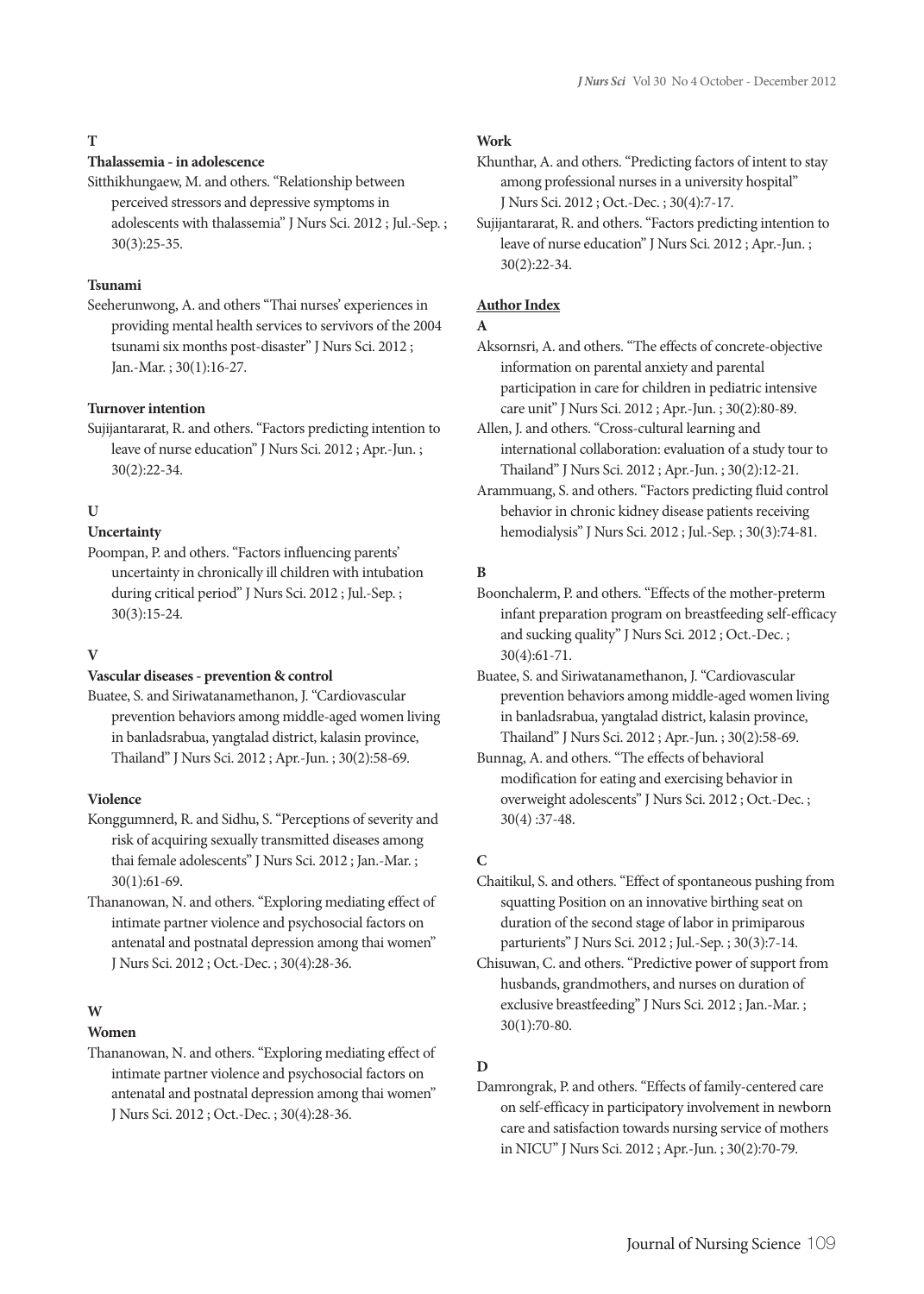## **G**

- Grace, J."Essential skills for evidence-based practice: appraising evidence for therapy questions" J Nurs Sci. 2012 ; Jan.-Mar. ; 30(1):10-15.
- Grace, J."A model for applying evidence to nursing practice" J Nurs Sci. 2012 ; Apr.-Jun. ; 30(2):7-11.

## **J**

- Jewpattanakul, Y."Strengthenig self-efficacy of the elderly with hypertension for exercise: roles of family members" J Nurs Sci. 2012 ; Jan.-Mar. ; 30(1):81-90.
- Jewpattanakul, Y. and Reungthongdee, U."The effect of the arm swing exercise with family participation program on exercise behavior in elderly with essential hypertension" J Nurs Sci. 2012 ; Apr.-Jun. ; 30(2):46-57.

### **K**

- Ketchai, S. and others."Predictors of depressive symptoms in individual with first – episode schizophrenia" J Nurs Sci. 2012 ; Oct.-Dec. ; 30(4):90-101.
- Khunthar, A. and others."Predicting factors of intent to stay among professional nurses in a university hospital" J Nurs Sci. 2012 ; Oct.-Dec. ; 30(4):7-17.
- Konggumnerd, R. and Sidhu, S."Perceptions of severity and risk of acquiring sexually transmitted diseases among Thai female adolescents" J Nurs Sci. 2012 ; Jan.-Mar. ; 30(1):61-69.
- Kongkar, R. and others."Factors affecting the result of nursing licensure examination among bachelor graduates from faculty of nursing, mahidol university" J Nurs Sci. 2012 ; Jul.-Sep. ; 30(3):82-91.

### **L**

Lekdamrongkul, P. and others."Relationships among information needs, information received, self-care behaviors and quality of life in hematologic cancer patients receiving chemotherapy" J Nurs Sci. 2012 ; Jul.-Sep. ; 30(3):64-73.

### **M**

Mukdaprawat, P. and others."Relationships between brain tumor grading, severity of neurological deficit, nutritional status and functional status in brain tumor patients during hospital stay" J Nurs Sci. 2012 ; Jul.-Sep. ; 30(3):46-54.

### **N**

Noipoung, S. and Prasopkittikun, T."The effects of an empowerment program on self-efficacy in child care and satisfaction towards nursing service in mothers whose children are undergoing orthopaedic surgery" J Nurs Sci. 2012 ; Jul.-Sep. ; 30(3):36-45.

Nookong, A. and others."Caregivers' management for children with asthma" J Nurs Sci. 2012 ; Jan.-Mar. ; 30(1):49-60.

### **O**

Ounnapiruk, L. and others."The effectiveness of a health promotion program on quality of life of elderly people in the elderly club" J Nurs Sci. 2012 ; Apr.-Jun. ; 30(2):35-45.

## **P**

Poompan, P. and others."Factors influencing parents' uncertainty in chronically ill children with intubation during critical period" J Nurs Sci. 2012 ; Jul.-Sep. ; 30(3):15-24.

### **R**

Rungamornrat, S. Karnjanawanich, V."Maternal participation in caring for a premature infant with respirator" J Nurs Sci. 2012 ; Oct.-Dec. ; 30(4):49-60.

### **S**

Seeherunwong, A. and others."Thai nurses' experiences in providing mental health services to servivors of the 2004 tsunami six months post-disaster" J Nurs Sci. 2012 ; Jan.-Mar. ; 30(1):16-27.

Sitthikhungaew, M. and others."Relationship between perceived stressors and depressive symptoms in adolescents with thalassemia" J Nurs Sci. 2012 ; Jul.-Sep. ; 30(3):25-35.

Sujijantararat, R. and others."Factors predicting intention to leave of nurse education" J Nurs Sci. 2012 ; Apr.-Jun. ; 30(2):22-34.

Sunthornsirisap, S. Sanasuttipun, W."Effect of distraction using digital game on pain in children post appendectomy 24 hours" J Nurs Sci. 2012 ; Oct.-Dec. ; 30(4):72-79.

Suttupong, C. Sindhu, S."Predicting factors of depression in older people post-stroke in urban communities" J Nurs Sci. 2012 ; Jan.-Mar. ; 30(1):28-39.

### **T**

Thananowan, N. and others."Exploring mediating effect of intimate partner violence and psychosocial factors on antenatal and postnatal depression among thai women" J Nurs Sci. 2012 ; Oct.-Dec. ; 30(4):28-36.

Toontong, L. and others."Factors predicting psychological distress in patients with chronic obstructive disease" J Nurs Sci. 2012 ; Jan.-Mar. ; 30(1):40-48.

Tural, S."Education, research and practice in nursing : disseminating knowledge in journals, internationally and nationally" J Nurs Sci. 2012 ; Jan.-Mar. ; 30(1):7-9.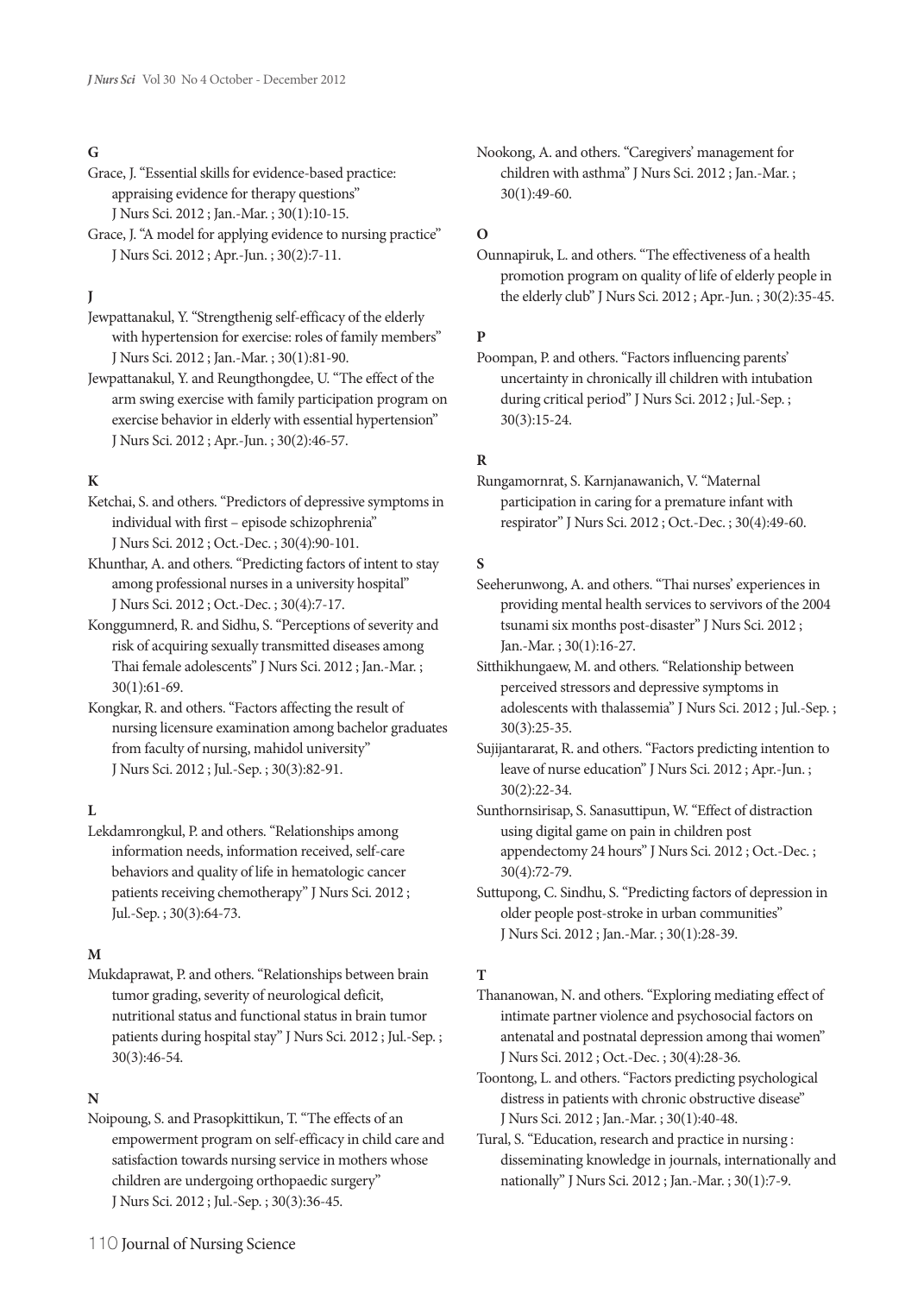## **U**

- Ucharattana, P. and others."Effect of clinical teaching methods using portfolio and knowledge market on self- directed learning of students in program of nursing specialty in nursing management" J Nurs Sci. 2012 ; Oct.-Dec. ; 30(4):18-27.
- Urairat, P. and others."Factors influencing relapse prevention behaviors in lupus nephritis patients" J Nurs Sci. 2012 ; Jul.-Sep. ; 30(3):55-63.

## **Y**

- Yuenyaw, M. and Thampanichawat, W."Predictors of adherence to antiretroviral medication in children with HIV infection" J Nurs Sci. 2012 ; Oct.-Dec. ; 30(4):80-89.
- Yuenyong, S. and Moopayak, K."A comparative study of factors related to the nutritional status of preschool children in muang district, suphanburi province, Thailand" J Nurs Sci. 2012 ; Apr.-Jun. ; 30(2):90-10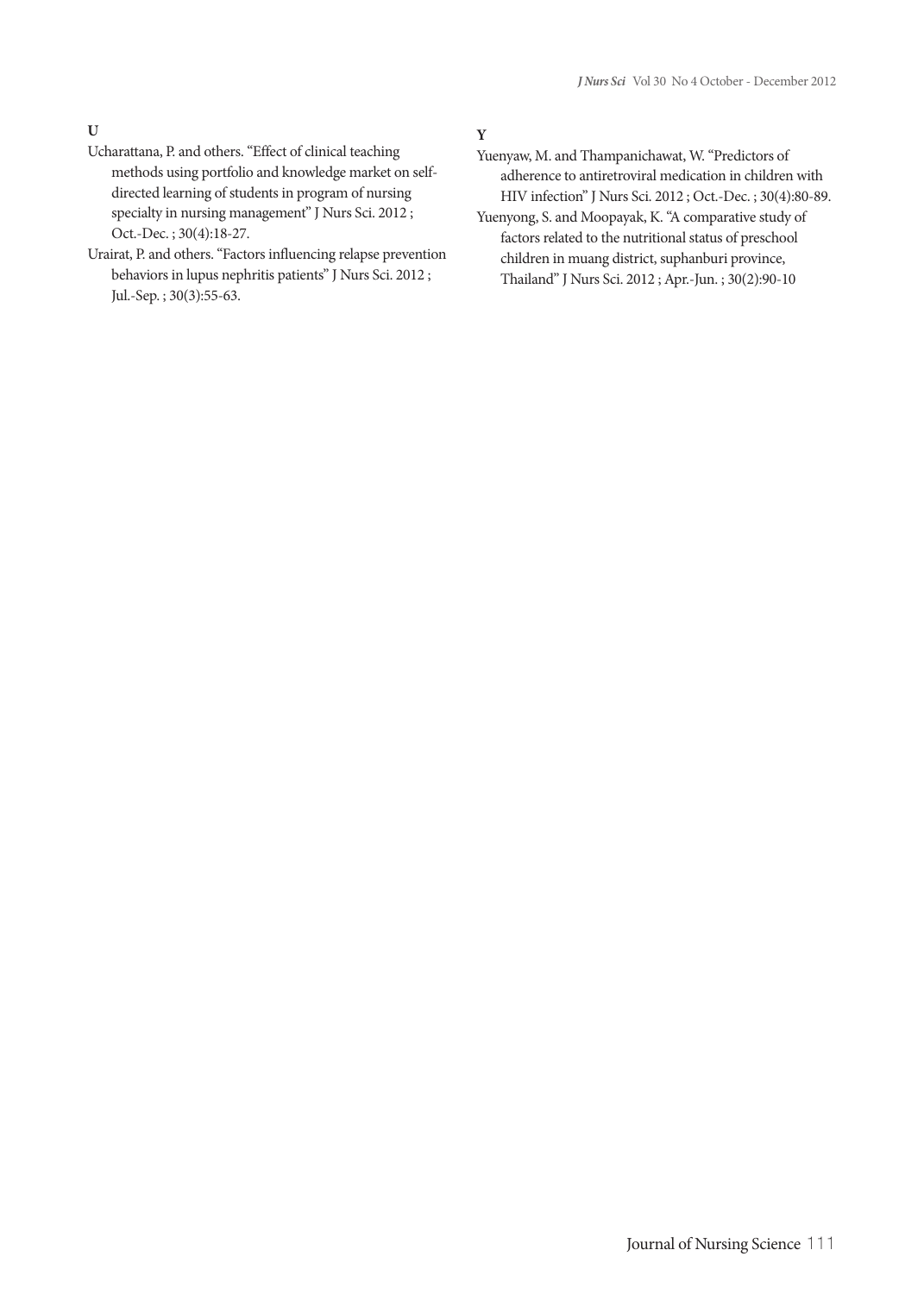# **ดรรชนีวารสารภาษาไทย พ.ศ. 2555**

ี่สุรางค์ ศิโรโรตม์สกุล<sup>เ</sup> ณิภาภัส อินทรกำแหง<sup>เ</sup> นิภาพร เดชะ<sup>1</sup>

# **ดรรชนีหัวเรื่อง**

## **ก**

## **การคลอด**

สุนิดา ชัยติกุล และคนอื่น ๆ. "ผลของวิธีการเบ่งคลอดแบบ ธรรมชาติร่วมกับท่านั่งยองๆ บนนวัตกรรมเบาะนั่งรองคลอด ต่อระยะเวลาที่2 ของการคลอดในผู้คลอดครรภ์แรก" วารสารพยาบาลศาสตร์2555 ; ก.ค.-ก.ย. ; 30(3):7-14.

## **การดูแลตนเอง**

พิจิตรา เล็กดำรงกุล และคนอื่น ๆ. "ความสัมพันธ์ระหว่างความ ต้องการข้อมูลข้อมูลที่ได้รับพฤติกรรมการดูแลตนเอง และ คุณภาพชีวิตในผู้ป่วยมะเร็งทางโลหิตวิทยาที่ได้รับยาเคมี บำบัด" วารสารพยาบาลศาสตร์2555 ; ก.ค.-ก.ย. ; 30(3):64-73.

## **การทำงาน**

รัชนี ศุจิจันทรรัตน์ และคนอื่น ๆ. "ปัจจัยทำนายความต้องการ ออกจากงานของอาจารย์พยาบาล" วารสารพยาบาลศาสตร์ 2555 ; เม.ย.-มิ.ย. ; 30(2):22-34.

อรุณรัตน์คันธา และคนอื่น ๆ. "ปัจจัยทำนายความต้องการอยู่ ในงานของพยาบาลวิชาชีพ โรงพยาบาลมหาวิทยาลัย แห่งหนึ่ง" วารสารพยาบาลศาสตร์2555 ; ต.ค.-ธ.ค. ; 30(4):7-17.

# **การบริโภค**

สินีพร ยืนยง และ กนกพร หมู่พยัคฆ์. "การศึกษาเปรียบเทียบ ปัจจัยที่เกี่ยวข้องกับภาวะโภชนาการ ในเด็กก่อนวัยเรียนใน เขตอำเภอเมือง จังหวัดสุพรรณบุรี" วารสารพยาบาลศาสตร์2555 ; เม.ย.-มิ.ย. ; 30(2):90-100.

## **การประเมินผล**

Allen, J. and others. "การเรียนรู้ข้ามวัฒนธรรมและความร่วม มือด้านเครือข่ายต่างประเทศ : การประเมินผลการทัศนศึกษา ในประเทศไทย" วารสารพยาบาลศาสตร์ 2555 ; เม.ย.-มิ.ย. ; 30(2):12-21.

## **การพยาบาล, การบริการ**

สุทธิลักษณ์ น้อยพ่วง และ ทัศนี ประสบกิตติคุณ. "ผลของ โปรแกรมการสร้างพลังใจต่อการรับรู้สมรรถนะในการดูแล บุตร และความพึงพอใจต่อบริการพยาบาลในมารดาที่บุตร ได้รับการรักษาทางศัลยกรรมกระดูก" วารสารพยาบาลศาสตร์2555 ; ก.ค.-ก.ย. ; 30(3):36-45.

## **การพยาบาลเฉพาะทาง**

ปรางค์ทิพย์อุจะรัตน์และคนอื่นๆ. "ประสิทธิผลของโปรแกรม การจัดการเรียนการสอนภาคปฏิบัติโดยใช้แฟ้มสะสมผลงาน และตลาดนัดความรู้ต่อลักษณะการเรียนรู้แบบนำตนเอง ของนักศึกษา หลักสูตรการพยาบาลเฉพาะทาง สาขาการจัดการการพยาบาล คณะพยาบาลศาสตร์ มหาวิทยาลัยมหิดล" วารสารพยาบาลศาสตร์ 2555 : ต.ค.-ธ.ค. ; 30(4):18-27.

# **การฟอกเลือดด้วยเครื่องไตเทียม**

สาวิกา อร่ามเมือง และคนอื่น ๆ. "ปัจจัยทำนายพฤติกรรมการ จำกัดน้ำในผู้ป่วยโรคไตเรื้อรังที่ได้รับการรักษาด้วยการฟอก เลือดด้วยเครื่องไตเทียม" วารสารพยาบาลศาสตร์ 2555 ; ก.ค.-ก.ย. ; 30(3):74-81

# **การมีส่วนร่วม**

ปาริชาติดำรงค์รักษ์และคนอื่น ๆ. "ผลของการดูแลโดยให้ ครอบครัวเป็นศูนย์กลางต่อการรับรู้สมรรถนะในการมีส่วน ร่วมดูแลบุตรและความพึงพอใจต่อบริการพยาบาลของ มารดาในหออภิบาลทารกแรกเกิด"

วารสารพยาบาลศาสตร์2555 ; เม.ย.-มิ.ย. ; 30(2):70-79. อลงกรณ์อักษรศรีและคนอื่น ๆ. "ผลของการให้ข้อมูลแบบรูป ธรรม-ปรนัยต่อความวิตกกังวลและการมีส่วนร่วมของบิดา มารดาในการดูแลบุตรที่ได้รับการรักษาในหอผู้ป่วยเด็ก วิกฤต" วารสารพยาบาลศาสตร์ 2555 ; เม.ย.-มิ.ย. ; 30(2):80-89.

*1 บรรณารักษ์และนักเอกสารสนเทศ ห้องสมุดคณะพยาบาลศาสตร์ มหาวิทยาลัยมหิดล*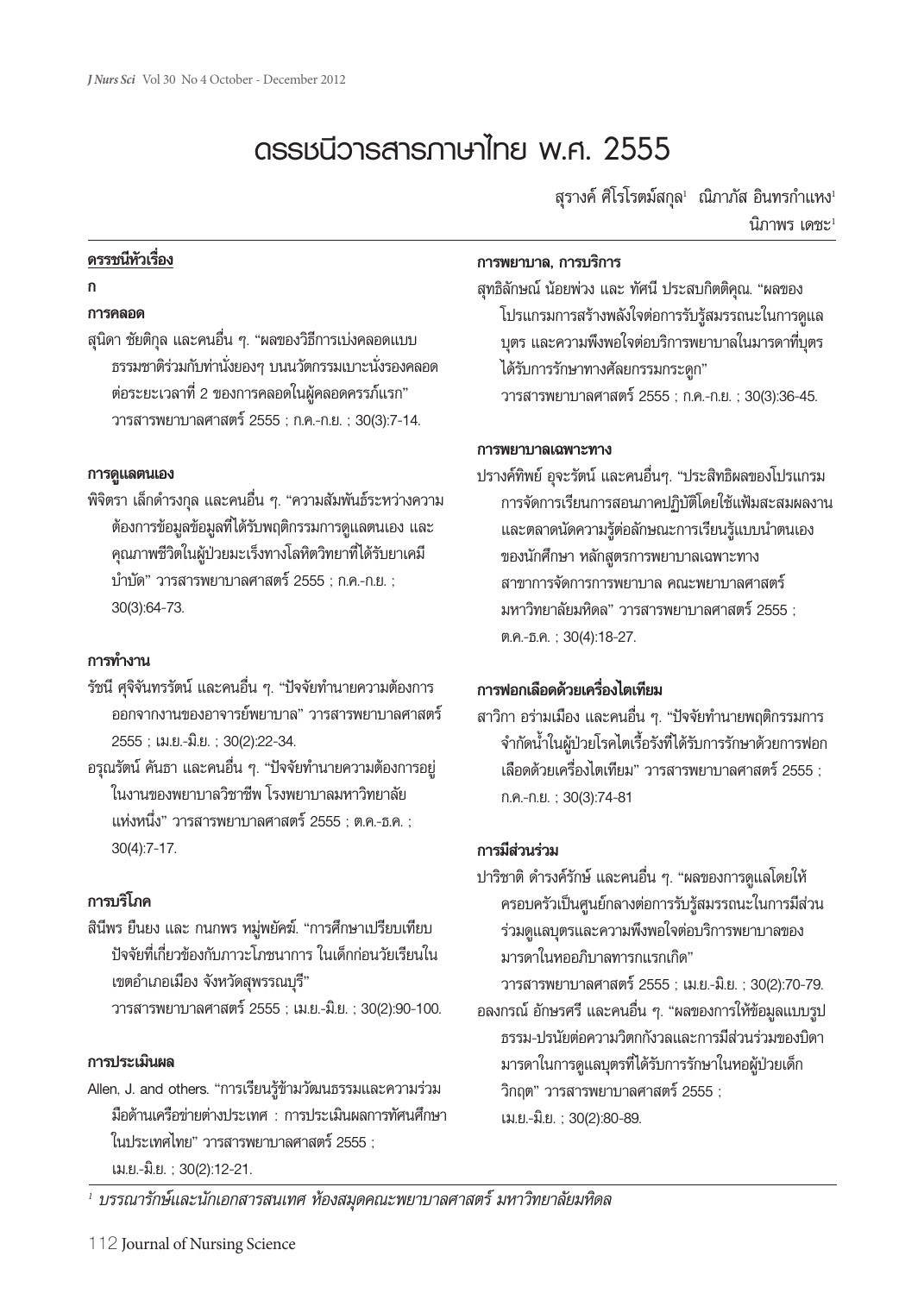# **การรับรู้**

ปาริชาติดำรงค์รักษ์และคนอื่น ๆ. "ผลของการดูแลโดยให้ ครอบครัวเป็นศูนย์กลางต่อการรับรู้สมรรถนะในการมีส่วน ร่วมดูแลบุตรและความพึงพอใจต่อบริการพยาบาลของ มารดาในหออภิบาลทารกแรกเกิด"

วารสารพยาบาลศาสตร์2555 ; เม.ย.-มิ.ย. ; 30(2):70-79. มรกต สิทธิขันแก้ว และคนอื่น ๆ. "ความสัมพันธ์ระหว่างการรับ

รู้สิ่งก่อความเครียดและอาการซึมเศร้าในวัยรุ่น โรคธาลัสซีเมีย" วารสารพยาบาลศาสตร์ 2555 ;

ก.ค.-ก.ย. ; 30(3):25-35.

รวมพร คงกำเนิด และ ศิริอร สินธุ. "การรับรู้ความรุนแรงและ การรับโอกาสเสี่ยงต่อการติดเชื้อทางเพศสัมพันธ์ในวัยรุ่น ผู้หญิงไทย" วารสารพยาบาลศาสตร์ 2555 ; ม.ค.-มี.ค. ; 30(1):61-69.

สุทธิลักษณ์ น้อยพ่วง และ ทัศนี ประสบกิตติคุณ. "ผลของ โปรแกรมการสร้างพลังใจต่อการรับรู้สมรรถนะในการดูแล บุตรและความพึงพอใจต่อบริการพยาบาลในมารดาที่บุตรได้ รับการรักษาทางศัลยกรรมกระดูก" วารสารพยาบาลศาสตร์2555 ; ก.ค.-ก.ย. ; 30(3):36-45.

# **การรับรู้สมรรถนะ**

พิมพ์ชนก บุญเฉลิม และคนอื่นๆ. "ผลของโปรแกรมการเตรียม ความพร้อมมารดาและทารกเกิดก่อนกำหนดต่อการรับรู้ สมรรถนะของตนเองในการเลี้ยงลูกด้วยนมแม่ และ ประสิทธิภาพการดูดนม" วารสารพยาบาลศาสตร์2555 ; ต.ค.-ธ.ค. ; 30(4):61-71.

สุทธิลักษณ์ น้อยพ่วง และ ทัศนี ประสบกิตติคุณ. "ผลของ โปรแกรมการสร้างพลังใจต่อการรับรู้สมรรถนะในการดูแล บุตรและความพึงพอใจต่อบริการพยาบาลในมารดาที่บุตรได้ รับการรักษาทางศัลยกรรมกระดูก"

วารสารพยาบาลศาสตร์2555 ; ก.ค.-ก.ย. ; 30(3):36-45.

## **การลาออก**

รัชนี ศุจิจันทรรัตน์ และคนอื่น ๆ. "ปัจจัยทำนายความต้องการ ออกจากงานของอาจารย์พยาบาล"

วารสารพยาบาลศาสตร์2555 ; เม.ย.-มิ.ย. ; 30(2):22-34.

# **การสอบใบอนุญาตประกอบวิชาชีพการพยาบาล**

รัตนาภรณ์ คงคา และคนอื่นๆ. "ปัจจัยที่มีอิทธิพลต่อการสอบ ผ่านความรู้ของผู้ขอขึ้นทะเบียนและรับใบอนุญาตเป็น ผู้ประกอบวิชาชีพการพยาบาลและการผดุงครรภ์ชั้นหนึ่ง บัณฑิตคณะพยาบาลศาสตร์ มหาวิทยาลัยมหิดล" วารสารพยาบาลศาสตร์2555 ; ก.ค.-ก.ย. ; 30(3):82-91.

# **การออกกำลังกาย**

ยุพา จิ๋วพัฒนกุล. "การเสริมสร้างสมรรถนะแห่งตนในการ ออกกำลังกายของผู้สูงอายุโรคความดันโลหิตสูง : บทบาท สมาชิกในครอบครัว" วารสารพยาบาลศาสตร์ 2555 ; ม.ค.-มี.ค. ; 30(1):81-90.

ยุพา จิ๋วพัฒนกุล และ อุบลวรรณา เรือนทองดี. "ผลของ โปรแกรมการออกกำลังกายโดยการแกว่งแขนร่วมกับ ครอบครัวต่อพฤติกรรมการออกกำลังกายของผู้สูงอายุ โรคความดันโลหิตสูงชนิดไม่ทราบสาเหตุ"

วารสารพยาบาลศาสตร์2555 ; เม.ย.-มิ.ย. ; 30(2):46-57. อรุณรัศมีบุนนาค และคนอื่นๆ. "ผลของการปรับเปลี่ยน พฤติกรรมการบริโภคอาหารและการออกกำลังกายในเด็ก ้วัยรุ่นที่มีภาวะน้ำหนักเกิน" วารสารพยาบาลศาสตร์ 2555 ; ต.ค.-ธ.ค. ; 30(4):37-48.

# **การออกกำลังกายสำหรับผู้สูงอายุ**

ยุพา จิ๋วพัฒนกุล. "การเสริมสร้างสมรรถนะแห่งตนในการ ออกกำลังกายของผู้สูงอายุโรคความดันโลหิตสูง : บทบาท สมาชิกในครอบครัว" วารสารพยาบาลศาสตร์ 2555 : ม.ค.-มี.ค. ; 30(1):81-90.

# **การเรียนรู้**

Allen, J. and others. "การเรียนรู้ข้ามวัฒนธรรมและความร่วม มือด้านเครือข่ายต่างประเทศ : การประเมินผลการ ทัศนศึกษาในประเทศไทย" วารสารพยาบาลศาสตร์2555 ; เม.ย.-มิ.ย. ; 30(2):12-21.

# **การเลี้ยงลูกด้วยนมแม่**

ชญาภา ชัยสุวรรณ และคนอื่น ๆ. "อำนาจการทำนายของการ สนับสนุนจากสามีย่ายาย และพยาบาลต่อระยะเวลาใน การเลี้ยงลูกด้วยนมแม่อย่างเดียว" วารสารพยาบาลศาสตร์2555 ; ม.ค.-มี.ค. ; 30(1):70-80.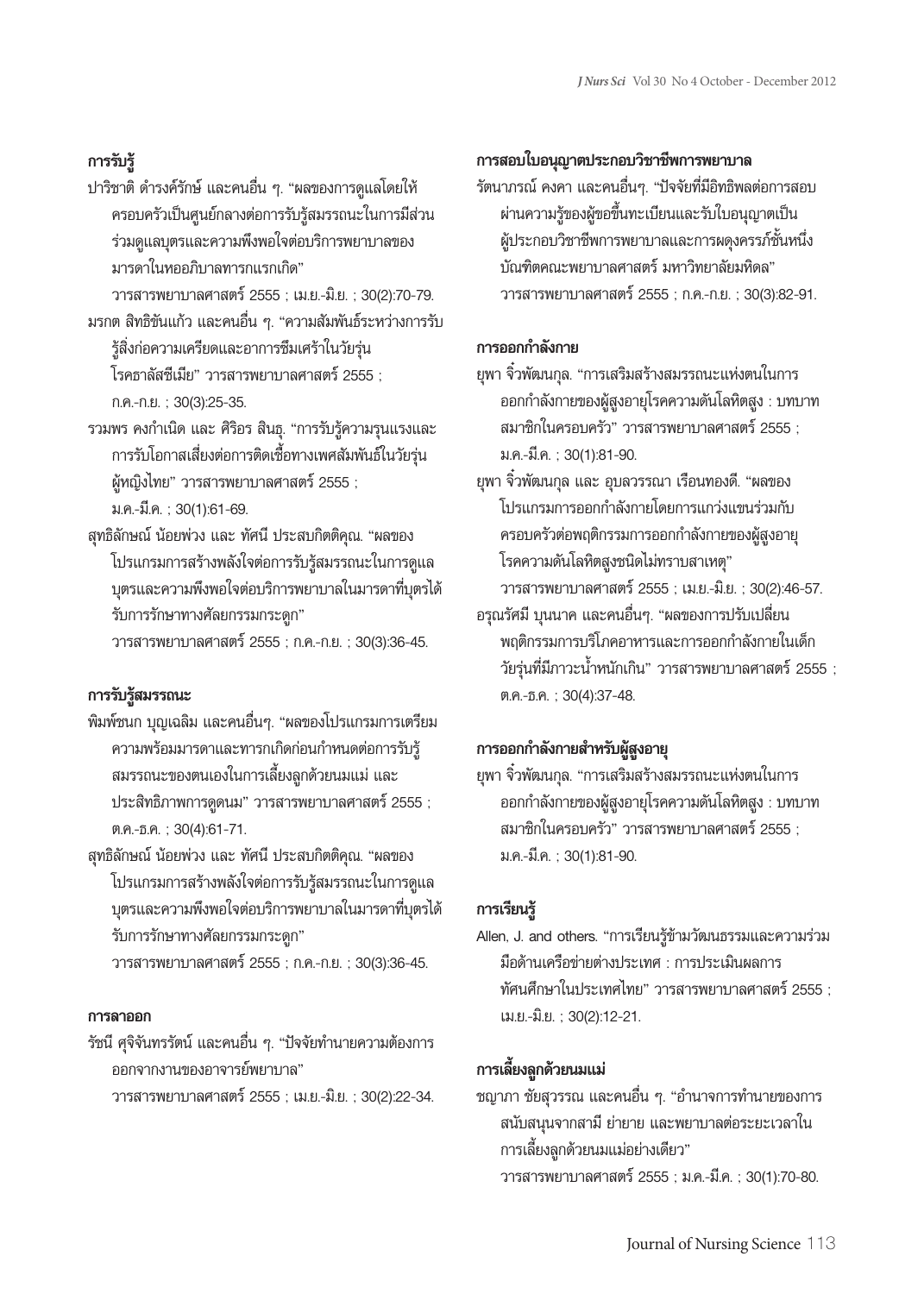พิมพ์ชนก บุญเฉลิม และคนอื่นๆ. "ผลของโปรแกรมการเตรียม ความพร้อมมารดาและทารกเกิดก่อนกำหนดต่อการรับรู้ สมรรถนะของตนเองในการเลี้ยงลูกด้วยนมแม่ และ ประสิทธิภาพการดูดนม" วารสารพยาบาลศาสตร์2555 ; ต.ค.-ธ.ค. ; 30(4):61-71.

## **การแกว่งแขน**

ยุพา จิ๋วพัฒนกุล และ อุบลวรรณา เรือนทองดี. "ผลของ โปรแกรมการออกกำลังกายโดยการแกว่งแขนร่วมกับ ครอบครัวต่อพฤติกรรมการออกกำลังกายของผู้สูงอายุ โรคความดันโลหิตสูงชนิดไม่ทราบสาเหตุ" วารสารพยาบาลศาสตร์2555 ; เม.ย.-มิ.ย. ; 30(2):46-57.

## **เกมคอมพิวเตอร์**

สุชาดา สุนทรศิริทรัพย์, วนิดา เสนะสุทธิพันธุ์. "ผลของการ เบี่ยงเบนความสนใจโดยใช้เกมดิจิตอลต่อความปวดของ ผู้ป่วยเด็กหลังผ่าตัดไส้ติ่ง 24 ชั่วโมง" วารสารพยาบาลศาสตร์2555 ; ต.ค.-ธ.ค. ; 30(4):72-79.

# **ข**

# **ข้อมูล**

พิจิตรา เล็กดำรงกุล และคนอื่น ๆ. "ความสัมพันธ์ระหว่างความ ต้องการข้อมูล ข้อมูลที่ได้รับพฤติกรรมการดูแลตนเอง และ คุณภาพชีวิตในผู้ป่วยมะเร็งทางโลหิตวิทยาที่ได้รับยาเคมี บำบัด" วารสารพยาบาลศาสตร์ 2555 : ก.ค.-ก.ย. ; 30(3):64-73.

## **ค**

# **ครอบครัว**

- ปาริชาติดำรงค์รักษ์และคนอื่น ๆ. "ผลของการดูแลโดยให้ ครอบครัวเป็นศูนย์กลางต่อการรับรู้สมรรถนะในการมีส่วน ร่วมดูแลบุตรและความพึงพอใจต่อบริการพยาบาลของ มารดาในหออภิบาลทารกแรกเกิด"
- วารสารพยาบาลศาสตร์2555 ; เม.ย.-มิ.ย. ; 30(2):70-79. ยุพา จิ๋วพัฒนกุล และ อุบลวรรณา เรือนทองดี. "ผลของ
	- โปรแกรมการออกกำลังกายโดยการแกว่งแขนร่วมกับ ครอบครัวต่อพฤติกรรมการออกกำลังกายของผู้สูงอายุ โรคความดันโลหิตสูงชนิดไม่ทราบสาเหตุ" วารสารพยาบาลศาสตร์2555 ; เม.ย.-มิ.ย. ; 30(2):46-57.

# **ความซึมเศร้า**

- นันทนา ธนาโนวรรณ และคนอื่น ๆ. "ผลของตัวแปรส่งผ่านจาก ความรุนแรงที่เกิดจากคู่สมรสและปัจจัยทางจิตสังคมต่อ ภาวะซึมเศร้าก่อนคลอดและหลังคลอดในสตรีไทย" วารสารพยาบาลศาสตร์2555 ; ต.ค.-ธ.ค. ; 30(4):28-36. สุภาวดีเกษไชย และคนอื่น ๆ. "ปัจจัยทำนายอาการซึมเศร้าใน ผู้ป่วยโรคจิตเภทที่มีอาการทางจิตครั้งแรก"
	- วารสารพยาบาลศาสตร์2555 ; ต.ค.-ธ.ค. ; 30(4):90-101.

## **ความซึมเศร้า - ในวัยรุ่น**

มรกต สิทธิขันแก้ว และคนอื่น ๆ. "ความสัมพันธ์ระหว่างการรับ รู้สิ่งก่อความเครียดและอาการซึมเศร้าในวัยรุ่น โรคธาลัสซีเมีย" วารสารพยาบาลศาสตร์2555 ; ก.ค.-ก.ย. ; 30(3):25-35.

# **ความดันเลือดสูง**

- ยุพา จิ๋วพัฒนกุล. "การเสริมสร้างสมรรถนะแห่งตนในการ ออกกำลังกายของผู้สูงอายุโรคความดันโลหิตสูง : บทบาท สมาชิกในครอบครัว" วารสารพยาบาลศาสตร์ 2555 ; ม.ค.-มี.ค. ; 30(1):81-90.
- ยุพา จิ๋วพัฒนกุล และ อุบลวรรณา เรือนทองดี. "ผลของ โปรแกรมการออกกำลังกายโดยการแกว่งแขนร่วมกับ ครอบครัวต่อพฤติกรรมการออกกำลังกายของผู้สูงอายุ โรคความดันโลหิตสูงชนิดไม่ทราบสาเหตุ" วารสารพยาบาลศาสตร์2555 ; เม.ย.-มิ.ย. ; 30(2):46-57.

# **ความต้องการ**

พิจิตรา เล็กดำรงกุล และคนอื่น ๆ. "ความสัมพันธ์ระหว่างความ ต้องการข้อมูล ข้อมูลที่ได้รับพฤติกรรมการดูแลตนเอง และ คุณภาพชีวิตในผู้ป่วยมะเร็งทางโลหิตวิทยาที่ได้รับยาเคมี บำบัด" วารสารพยาบาลศาสตร์2555 ; ก.ค.-ก.ย. ; 30(3):64-73.

## **ความต้องการอยู่ในงาน**

อรุณรัตน์คันธา และคนอื่น ๆ. "ปัจจัยทำนายความต้องการอยู่ ในงานของพยาบาลวิชาชีพ โรงพยาบาลมหาวิทยาลัย แห่งหนึ่ง" วารสารพยาบาลศาสตร์ 2555 ; ต.ค.-ธ.ค. ; 30(4):7-17.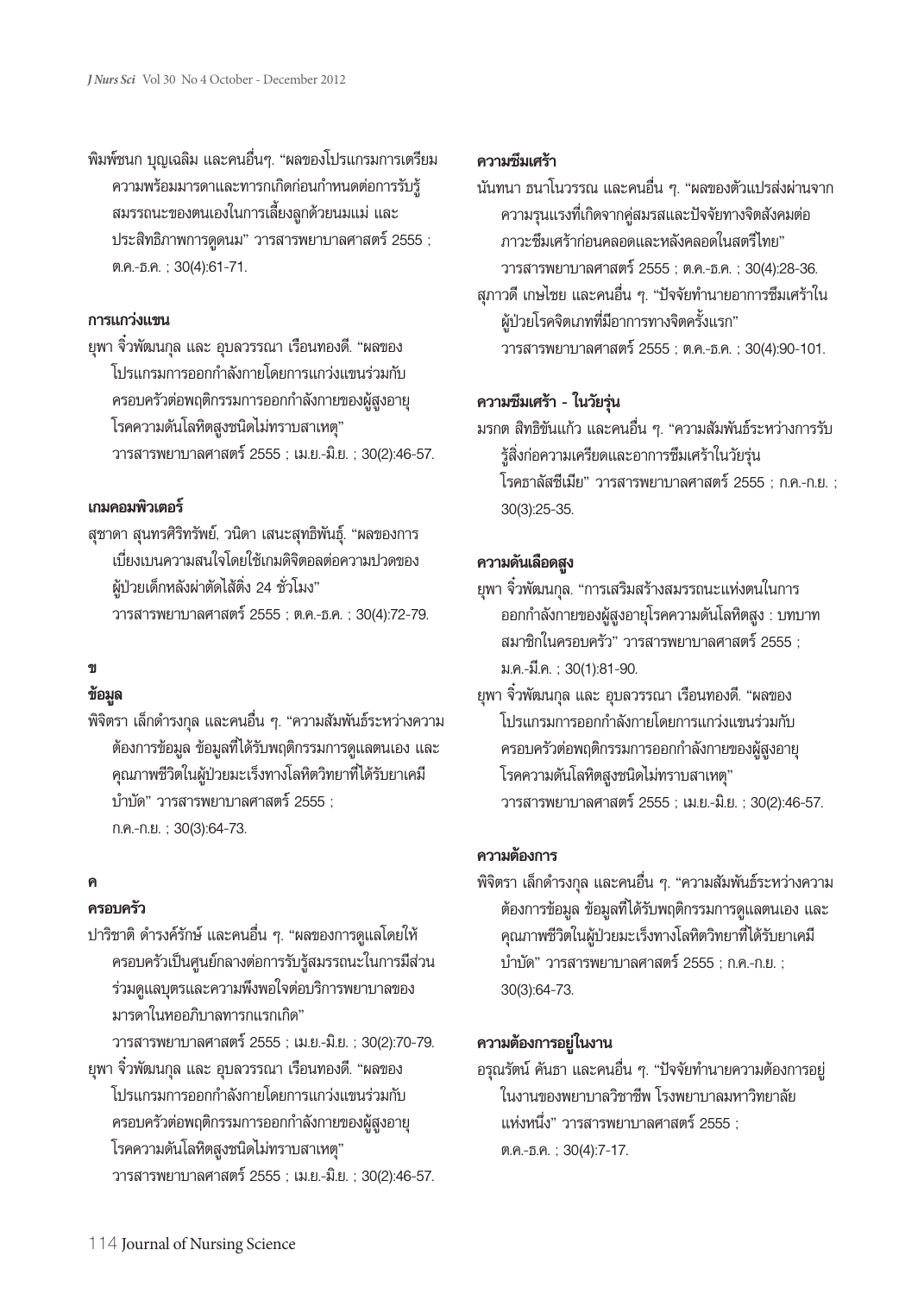## **ความพึงพอใจ**

ปาริชาติ ดำรงค์รักษ์ และคนอื่นๆ. "ผลของการดูแลโดยให้ ครอบครัวเป็นศูนย์กลางต่อการรับรู้สมรรถนะในการมีส่วน ร่วมดูแลบุตรและความพึงพอใจต่อบริการพยาบาลของ มารดาในหออภิบาลทารกแรกเกิด"

วารสารพยาบาลศาสตร์2555 ; เม.ย.-มิ.ย. ; 30(2):70-79. สุทธิลักษณ์ น้อยพ่วง และ ทัศนี ประสบกิตติคุณ. "ผลของ

โปรแกรมการสร้างพลังใจต่อการรับรู้สมรรถนะในการดูแล บุตรและความพึงพอใจต่อบริการพยาบาลในมารดาที่บุตรได้ รับการรักษาทางศัลยกรรมกระดูก" วารสารพยาบาลศาสตร์2555 ; ก.ค.-ก.ย. ; 30(3):36-45.

## **ความรุนแรง**

นันทนา ธนาโนวรรณ และคนอื่นๆ. "ผลของตัวแปรส่งผ่านจาก ความรุนแรงที่เกิดจากคู่สมรสและปัจจัยทางจิตสังคมต่อ ภาวะซึมเศร้าก่อนคลอดและหลังคลอดในสตรีไทย" วารสารพยาบาลศาสตร์2555 ; ต.ค.-ธ.ค. ; 30(4):28-36. รวมพร คงกำเนิด และ ศิริอร สินธุ. "การรับรู้ความรุนแรงและ การรับโอกาสเสี่ยงต่อการติดเชื้อทางเพศสัมพันธ์ในวัยรุ่น ผู้หญิงไทย" วารสารพยาบาลศาสตร์ 2555 ; ม.ค.-มี.ค. ; 30(1):61-69.

## **ความรู้**

รัตนาภรณ์คงคา และคนอื่น ๆ. "ปัจจัยที่มีอิทธิพลต่อการสอบ ผ่านความรู้ของผู้ขอขึ้นทะเบียนและรับใบอนุญาตเป็น ผู้ประกอบวิชาชีพการพยาบาลและการผดุงครรภ์ชั้นหนึ่ง บัณฑิตคณะพยาบาลศาสตร์ มหาวิทยาลัยมหิดล" วารสารพยาบาลศาสตร์2555 ; ก.ค.-ก.ย. ; 30(3):82-91.

# **ความรู้สึกไม่แน่นอน**

ภัทรนุช ภูมิพาน และคนอื่นๆ. "ปัจจัยที่มีอิทธิพลต่อความรู้สึก ไม่แน่นอนของบิดามารดาเด็กป่วยเรื้อรังที่ได้รับการใส่ท่อ ช่วยหายใจในระยะวิกฤต" วารสารพยาบาลศาสตร์2555 ; ก.ค.-ก.ย. ; 30(3):15-24.

# **ความวิตกกังวล**

อลงกรณ์อักษรศรีและคนอื่น ๆ. "ผลของการให้ข้อมูลแบบ รูปธรรม-ปรนัยต่อความวิตกกังวลและการมีส่วนร่วมของ บิดามารดาในการดูแลบุตรที่ได้รับการรักษาในหอผู้ป่วยเด็ก วิกฤต" วารสารพยาบาลศาสตร์2555 ; เม.ย.-มิ.ย. ; 30(2):80-89.

# **ความสัมพันธ์ระหว่างบิดามารดากับบุตร**

อลงกรณ์อักษรศรีและคนอื่น ๆ. "ผลของการให้ข้อมูลแบบ รูปธรรม-ปรนัยต่อความวิตกกังวลและการมีส่วนร่วมของ บิดามารดาในการดูแลบุตรที่ได้รับการรักษาในหอผู้ป่วยเด็ก วิกฤต" วารสารพยาบาลศาสตร์2555 ; เม.ย.-มิ.ย. ; 30(2):80-89.

## **ความเครียด**

- มรกต สิทธิขันแก้ว และคนอื่นๆ. "ความสัมพันธ์ระหว่างการ รับรู้สิ่งก่อความเครียดและอาการซึมเศร้าในวัยรุ่น โรคธาลัสซีเมีย" วารสารพยาบาลศาสตร์2555 ; ก.ค.-ก.ย. ; 30(3):25-35.
- ลาวัณย์ตุ่นทอง และคนอื่นๆ. "ปัจจัยทำนายความกดดันทาง จิตใจในผู้ป่วยโรคปอดอุดกั้นเรื้อรัง" วารสารพยาบาลศาสตร์2555 ; ม.ค.-มี.ค. ; 30(1):40-48.

# **ความเจ็บปวด**

สุชาดา สุนทรศิริทรัพย์, วนิดา เสนะสุทธิพันธุ์. "ผลของการ เบี่ยงเบนความสนใจโดยใช้เกมดิจิตอล ต่อความปวดของ ผู้ป่วยเด็กหลังผ่าตัดไส้ติ่ง 24 ชั่วโมง" วารสารพยาบาลศาสตร์2555 ; ต.ค.-ธ.ค. ; 30(4):72-79.

## **คุณภาพชีวิต**

- พิจิตรา เล็กดำรงกุล และคนอื่นๆ. "ความสัมพันธ์ระหว่างความ ต้องการข้อมูล ข้อมูลที่ได้รับพฤติกรรมการดูแลตนเอง และ คุณภาพชีวิตในผู้ป่วยมะเร็งทางโลหิตวิทยาที่ได้รับยาเคมี บำบัด" วารสารพยาบาลศาสตร์2555 ; ก.ค.-ก.ย. ; 30(3):64-73.
- ลิวรรณ อุนนาภิรักษ์และคนอื่นๆ. "ประสิทธิผลของโปรแกรม ส่งเสริมสุขภาพต่อคุณภาพชีวิตผู้สูงอายุในชมรมผู้สูงอายุ" วารสารพยาบาลศาสตร์2555 ; เม.ย.-มิ.ย. ; 30(2):35-45.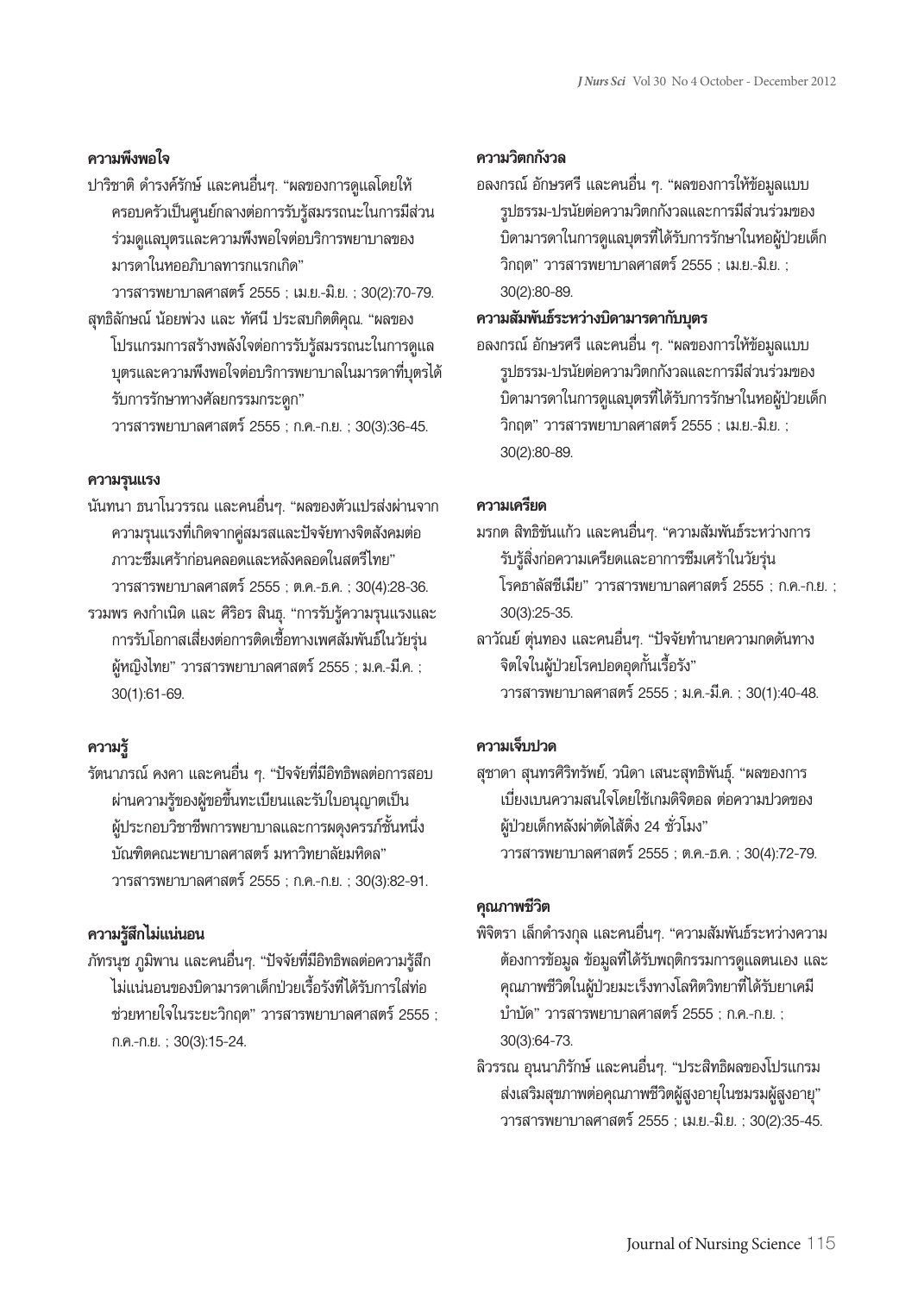## **คู่สมรส**

นันทนา ธนาโนวรรณ และคนอื่นๆ. "ผลของตัวแปรส่งผ่านจาก ความรุนแรงที่เกิดจากคู่สมรสและปัจจัยทางจิตสังคมต่อ ภาวะซึมเศร้าก่อนคลอดและหลังคลอดในสตรีไทย" วารสารพยาบาลศาสตร์2555 ; ต.ค.-ธ.ค. ; 30(4):28-36.

## **เคมีบำบัด**

พิจิตรา เล็กดำรงกุล และคนอื่นๆ. "ความสัมพันธ์ระหว่างความ ต้องการข้อมูล ข้อมูลที่ได้รับพฤติกรรมการดูแลตนเอง และ คุณภาพชีวิตในผู้ป่วยมะเร็งทางโลหิตวิทยาที่ได้รับยาเคมี บำบัด"วารสารพยาบาลศาสตร์2555;ก.ค.-ก.ย. ;30(3):64-73.

# **เครื่องช่วยหายใจ**

- ภัทรนุช ภูมิพาน และคนอื่นๆ. "ปัจจัยที่มีอิทธิพลต่อความรู้สึก ไม่แน่นอนของบิดามารดาเด็กป่วยเรื้อรังที่ได้รับการใส่ท่อ ช่วยหายใจในระยะวิกฤต" วารสารพยาบาลศาสตร์ 2555 ; ก.ค.-ก.ย. ; 30(3):15-24.
- สมสิริรุ่งอมรรัตน์และ วรานุช กาญจนเวนิช. "การมีส่วนร่วม ของมารดาในการดูแลทารกเกิดก่อนกำหนดและต้องได้รับ เครื่องช่วยหายใจ" วารสารพยาบาลศาสตร์ 2555 : ต.ค.-ธ.ค. ; 30(4):49-60.

# **จ**

## **จิตเภท**

สุภาวดีเกษไชย และคนอื่นๆ. "ปัจจัยทำนายอาการซึมเศร้าใน ผู้ป่วยโรคจิตเภทที่มีอาการทางจิตครั้งแรก" วารสารพยาบาลศาสตร์2555 ; ต.ค.-ธ.ค. ; 30(4):90-101.

## **ช**

## **ชมรมผู้สูงอายุ**

ลิวรรณ อุนนาภิรักษ์และคนอื่นๆ. "ประสิทธิผลของโปรแกรม ส่งเสริมสุขภาพต่อคุณภาพชีวิตผู้สูงอายุในชมรมผู้สูงอายุ" วารสารพยาบาลศาสตร์2555 ; เม.ย.-มิ.ย. ; 30(2):35-45.

## **ด**

## **เด็ก, การดูแล**

มลฤดียืนยาว และ วัลยา ธรรมพนิชวัฒน์. "ปัจจัยทำนายความ ต่อเนื่องสม่ำเสมอในการรับประทานยาต้านไวรัสในเด็กที่ติด เชื้อเอชไอวี" วารสารพยาบาลศาสตร์2555 ; ต.ค.-ธ.ค. ; 30(4):80-89.

สุทธิลักษณ์ น้อยพ่วง และ ทัศนี ประสบกิตติคุณ. "ผลของ โปรแกรมการสร้างพลังใจต่อการรับรู้สมรรถนะในการดูแล บุตรและความพึงพอใจต่อบริการพยาบาลในมารดาที่บุตรได้ รับการรักษาทางศัลยกรรมกระดูก"

วารสารพยาบาลศาสตร์2555 ; ก.ค.-ก.ย. ; 30(3):36-45. อลงกรณ์อักษรศรีและคนอื่น ๆ. "ผลของการให้ข้อมูลแบบ

- รูปธรรม-ปรนัยต่อความวิตกกังวลและการมีส่วนร่วมของ บิดามารดาในการดูแลบุตรที่ได้รับการรักษาในหอผู้ป่วยเด็ก วิกฤต" วารสารพยาบาลศาสตร์2555 ; เม.ย.-มิ.ย. ; 30(2):80-89.
- อาภาวรรณ หนูคง และคนอื่นๆ. "การจัดการของผู้ดูแลในการ ดูแลเด็กโรคหืด" วารสารพยาบาลศาสตร์ 2555 ; ม.ค.-มี.ค. ; 30(1):49-60.

# **เด็กก่อนวัยเรียน**

สินีพร ยืนยง และ กนกพร หมู่พยัคฆ์. "การศึกษาเปรียบเทียบ ปัจจัยที่เกี่ยวข้องกับภาวะโภชนาการในเด็กก่อนวัยเรียนใน เขตอำเภอเมือง จังหวัดสุพรรณบุรี" วารสารพยาบาลศาสตร์2555 ; เม.ย.-มิ.ย. ; 30(2):90-100.

# **ต**

# **ไต, โรค**

พรจิตต์อุไรรัตน์และคนอื่นๆ. "ปัจจัยที่มีอิทธิพลต่อพฤติกรรม ป้องกันการกำเริบของโรคในผู้ป่วยไตอักเสบลูปัส" วารสารพยาบาลศาสตร์2555 ; ก.ค.-ก.ย. ; 30(3):55-63. สาวิกา อร่ามเมือง และคนอื่นๆ. "ปัจจัยทำนายพฤติกรรมการ จำกัดน้ำในผู้ป่วยโรคไตเรื้อรังที่ได้รับการรักษาด้วย การฟอกเลือดด้วยเครื่องไตเทียม" วารสารพยาบาลศาสตร์2555 ; ก.ค.-ก.ย. ; 30(3):74-81.

# **ไตวายเรื้อรัง**

สาวิกา อร่ามเมือง และคนอื่นๆ. "ปัจจัยทำนายพฤติกรรมการ จำกัดน้ำในผู้ป่วยโรคไตเรื้อรังที่ได้รับการรักษาด้วย การฟอกเลือดด้วยเครื่องไตเทียม" วารสารพยาบาลศาสตร์2555 ; ก.ค.-ก.ย. ; 30(3):74-81.

# **ไตอักเสบ**

พรจิตต์อุไรรัตน์และคนอื่น ๆ. "ปัจจัยที่มีอิทธิพลต่อพฤติกรรม ป้องกันการกำเริบของโรคในผู้ป่วยไตอักเสบลูปัส" วารสารพยาบาลศาสตร์2555 ; ก.ค.-ก.ย. ; 30(3):55-63.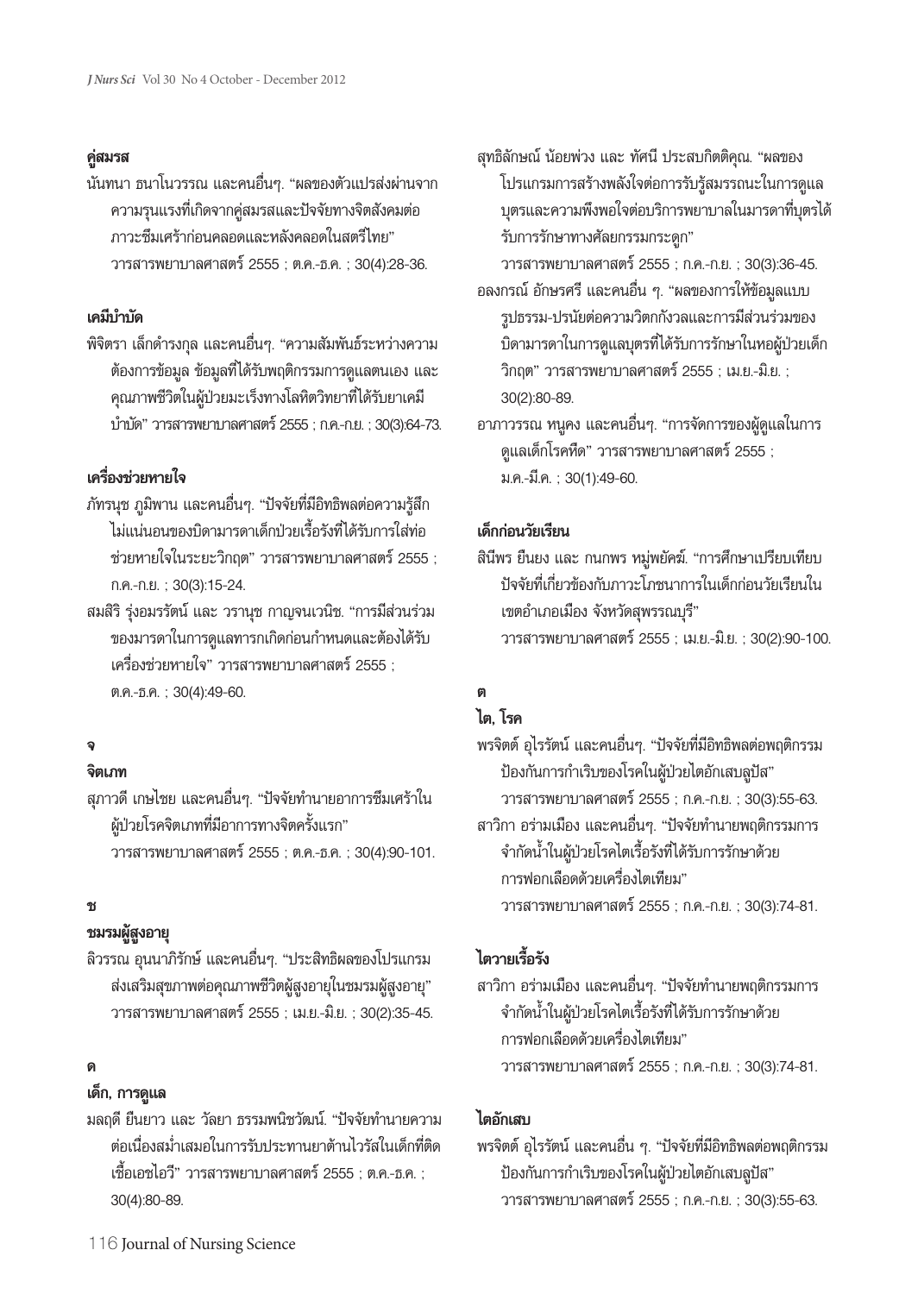## **ท**

# **ทัศนศึกษา**

Allen, J. and others. "การเรียนรู้ข้ามวัฒนธรรมและความร่วม มือด้านเครือข่ายต่างประเทศ : การประเมินผลการ ทัศนศึกษาในประเทศไทย" วารสารพยาบาลศาสตร์2555 ; เม.ย.-มิ.ย. ; 30(2):12-21.

## **ทารก, การดูแล**

- พิมพ์ชนก บุญเฉลิม และคนอื่นๆ. "ผลของโปรแกรมการเตรียม ความพร้อมมารดาและทารกเกิดก่อนกำหนดต่อการรับรู้ สมรรถนะของตนเองในการเลี้ยงลูกด้วยนมแม่ และ ประสิทธิภาพการดูดนม" วารสารพยาบาลศาสตร์2555 ; ต.ค.-ธ.ค. ; 30(4):61-71.
- สมสิริรุ่งอมรรัตน์และ วรานุช กาญจนเวนิช. "การมีส่วนร่วม ของมารดาในการดูแลทารกเกิดก่อนกำหนดและต้องได้รับ เครื่องช่วยหายใจ" วารสารพยาบาลศาสตร์ 2555 : ต.ค.-ธ.ค. ; 30(4):49-60.

# **ทารกคลอดก่อนกำหนด**

- พิมพ์ชนก บุญเฉลิม และคนอื่นๆ. "ผลของโปรแกรมการเตรียม ความพร้อมมารดาและทารกเกิดก่อนกำหนดต่อการรับรู้ สมรรถนะของตนเองในการเลี้ยงลูกด้วยนมแม่ และ ประสิทธิภาพการดูดนม" วารสารพยาบาลศาสตร์2555 ; ต.ค.-ธ.ค. ; 30(4):61-71.
- สมสิริรุ่งอมรรัตน์และ วรานุช กาญจนเวนิช. "การมีส่วนร่วม ของมารดาในการดูแลทารกเกิดก่อนกำหนดและต้องได้รับ เครื่องช่วยหายใจ" วารสารพยาบาลศาสตร์2555 ; ต.ค.-ธ.ค. ; 30(4):49-60.

## **ทารกแรกเกิด**

ปาริชาติ ดำรงค์รักษ์ และคนอื่นๆ. "ผลของการดูแลโดยให้ ครอบครัวเป็นศูนย์กลางต่อการรับรู้สมรรถนะในการมีส่วน ร่วมดูแลบุตรและความพึงพอใจต่อบริการพยาบาลของ มารดาในหออภิบาลทารกแรกเกิด" วารสารพยาบาลศาสตร์2555 ; เม.ย.-มิ.ย. ; 30(2):70-79.

# **ธ**

# **ธาลัสซีเมีย - ในวัยรุ่น**

มรกต สิทธิขันแก้ว และคนอื่นๆ. "ความสัมพันธ์ระหว่างการรับ รู้สิ่งก่อความเครียดและอาการซึมเศร้าในวัยรุ่นโรคธาลัสซีเมีย" วารสารพยาบาลศาสตร์2555 ; ก.ค.-ก.ย. ; 30(3):25-35.

# **น**

# **นักศึกษาพยาบาล**

ปรางค์ทิพย์อุจะรัตน์และคนอื่นๆ. "ประสิทธิผลของโปรแกรม การจัดการเรียนการสอนภาคปฏิบัติโดยใช้แฟ้มสะสมผลงาน และตลาดนัดความรู้ต่อลักษณะการเรียนรู้แบบนำตนเอง ของนักศึกษา หลักสูตรการพยาบาลเฉพาะทาง สาขาการจัดการการพยาบาล คณะพยาบาลศาสตร์ มหาวิทยาลัยมหิดล" วารสารพยาบาลศาสตร์ 2555 : ต.ค.-ธ.ค. ; 30(4):18-27.

# **น้ำนมมารดา, การเลี้ยงลูก**

ชญาภา ชัยสุวรรณ และคนอื่นๆ. "อำนาจการทำนายของ การสนับสนุนจากสามีย่ายาย และพยาบาลต่อระยะเวลาใน การเลี้ยงลูกด้วยนมแม่อย่างเดียว"

วารสารพยาบาลศาสตร์2555 ; ม.ค.-มี.ค. ; 30(1):70-80. พิมพ์ชนก บุญเฉลิม และคนอื่นๆ. "ผลของโปรแกรมการเตรียม ความพร้อมมารดาและทารกเกิดก่อนกำหนดต่อการรับรู้ สมรรถนะของตนเองในการเลี้ยงลูกด้วยนมแม่ และ ประสิทธิภาพการดูดนม" วารสารพยาบาลศาสตร์ 2555 ; ต.ค.-ธ.ค. ; 30(4):61-71.

## **บ**

# **บริโภคนิสัย**

อรุณรัศมีบุนนาค และคนอื่นๆ. "ผลของการปรับเปลี่ยน พฤติกรรมการบริโภคอาหารและการออกกำลังกายในเด็ก ้วัยรุ่นที่มีภาวะน้ำหนักเกิน" วารสารพยาบาลศาสตร์ 2555 ; ต.ค.-ธ.ค. ; 30(4):37-48.

## **บริโภคนิสัย - ในวัยทารกและวัยเด็ก**

สินีพร ยืนยง และ กนกพร หมู่พยัคฆ์. "การศึกษาเปรียบเทียบ ปัจจัยที่เกี่ยวข้องกับภาวะโภชนาการในเด็กก่อนวัยเรียนใน เขตอำเภอเมือง จังหวัดสุพรรณบุรี" วารสารพยาบาลศาสตร์2555 ; เม.ย.-มิ.ย. ; 30(2):90-100.

## **บิดามารดา**

ภัทรนุช ภูมิพาน และคนอื่น ๆ. "ปัจจัยที่มีอิทธิพลต่อความรู้สึก ไม่แน่นอนของบิดามารดาเด็กป่วยเรื้อรังที่ได้รับการใส่ท่อ ช่วยหายใจในระยะวิกฤต" วารสารพยาบาลศาสตร์ 2555 : ก.ค.-ก.ย. ; 30(3):15-24.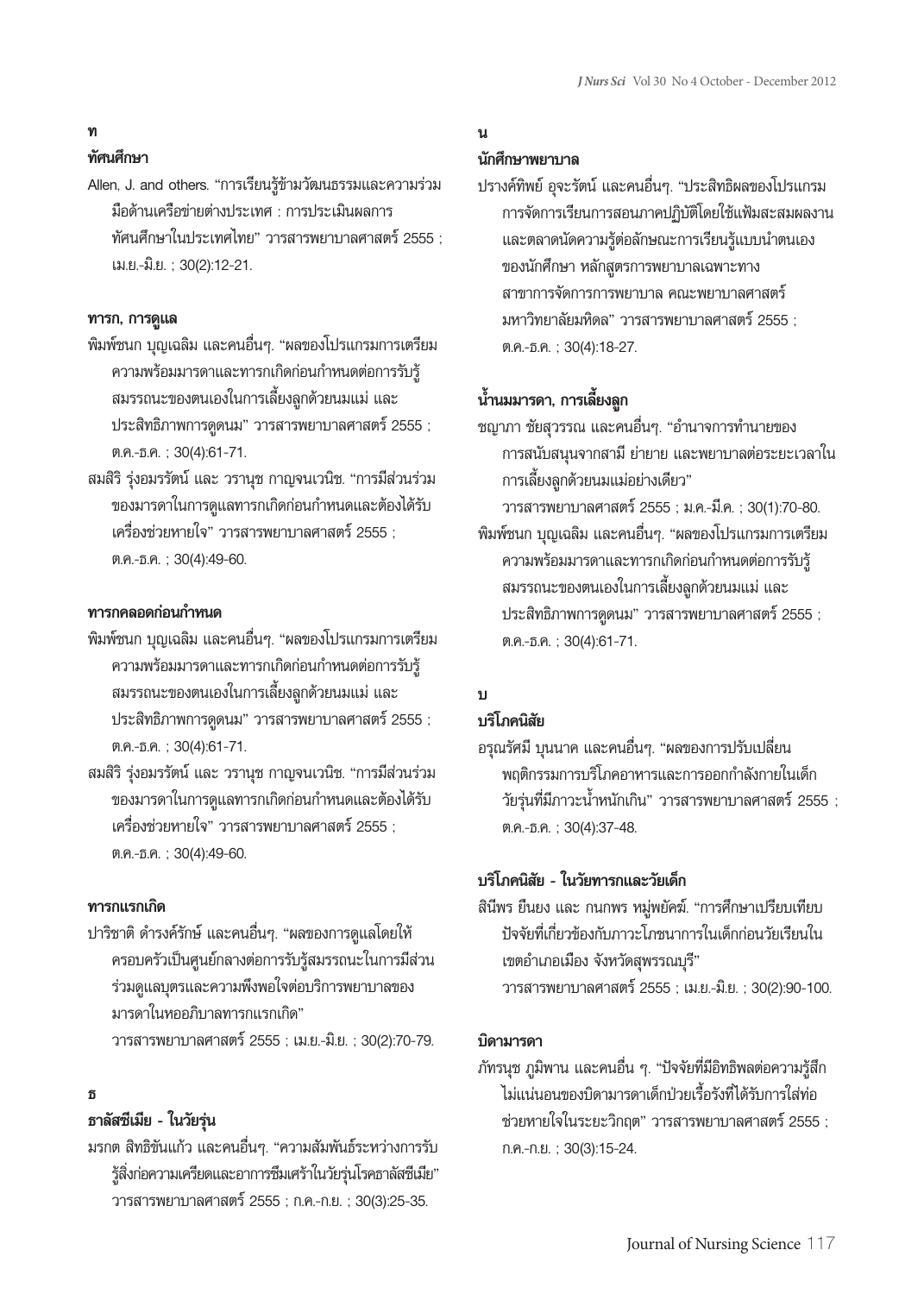# **เบาะนั่งรองคลอด**

สุนิดา ชัยติกุล และคนอื่นๆ. "ผลของวิธีการเบ่งคลอดแบบ ธรรมชาติร่วมกับท่านั่งยองๆ บนนวัตกรรมเบาะนั่งรองคลอด ต่อระยะเวลาที่2 ของการคลอดในผู้คลอดครรภ์แรก" วารสารพยาบาลศาสตร์2555 ; ก.ค.-ก.ย. ; 30(3):7-14.

# **ป**

# **ประสบการณ์**

อัจฉราพร สี่หิรัญวงศ์และคนอื่นๆ. "ประสบการณ์ของพยาบาล ในการให้บริการสุขภาพจิตแก่ผู้ประสบภัยสึนามิ พ.ศ. 2547 หลังภัยพิบัติ 6 เดือนแรก" วารสารพยาบาลศาสตร์ 2555 ; ม.ค.-มี.ค. ; 30(1):16-27.

## **ประสาท, ระบบ**

ปภัสสรา มุกดาประวัติและคนอื่นๆ. "ความสัมพันธ์ระหว่าง ประเภทของเนื้องอกสมอง ความรุนแรงของความพร่องทาง ระบบประสาทภาวะโภชนาการและภาวการณ์ทำหน้าที่ด้าน ร่างกายของผู้ป่วยโรคเนื้องอกสมองที่เข้ารับการรักษาใน โรงพยาบาล" วารสารพยาบาลศาสตร์2555 ; ก.ค.-ก.ย. ; 30(3):46-54.

# **ปอด, โรคเกิดจากการอุดกั้น**

ลาวัณย์ตุ่นทอง และคนอื่นๆ. "ปัจจัยทำนายความกดดันทาง จิตใจในผู้ป่วยโรคปอดอุดกั้นเรื้อรัง" วารสารพยาบาลศาสตร์2555 ; ม.ค.-มี.ค. ; 30(1):40-48.

# **ปอดอุดกั้นเรื้อรัง**

ลาวัณย์ตุ่นทอง และคนอื่นๆ. "ปัจจัยทำนายความกดดันทาง จิตใจในผู้ป่วยโรคปอดอุดกั้นเรื้อรัง" วารสารพยาบาลศาสตร์2555 ; ม.ค.-มี.ค. ; 30(1):40-48.

# **ปัจจัยทางจิตใจ**

นันทนา ธนาโนวรรณ และคนอื่นๆ. "ผลของตัวแปรส่งผ่านจาก ความรุนแรงที่เกิดจากคู่สมรส และปัจจัยทางจิตสังคมต่อ ภาวะซึมเศร้าก่อนคลอดและหลังคลอดในสตรีไทย" วารสารพยาบาลศาสตร์2555 ; ต.ค.-ธ.ค. ; 30(4):28-36.

# **โปรแกรมการจัดการเรียนการสอนภาคปฏิบัติ**

ปรางค์ทิพย์อุจะรัตน์และคนอื่นๆ. "ประสิทธิผลของโปรแกรม การจัดการเรียนการสอนภาคปฏิบัติโดยใช้แฟ้มสะสม ผลงานและตลาดนัดความรู้ต่อลักษณะการเรียนรู้แบบนำ ตนเองของนักศึกษา หลักสูตรการพยาบาลเฉพาะทาง สาขาการจัดการการพยาบาล คณะพยาบาลศาสตร์ มหาวิทยาลัยมหิดล" วารสารพยาบาลศาสตร์ 2555 : ต.ค.-ธ.ค. ; 30(4):18-27.

# **โปรแกรมส่งเสริมสุขภาพ**

ลิวรรณ อุนนาภิรักษ์และคนอื่นๆ. "ประสิทธิผลของโปรแกรม ส่งเสริมสุขภาพต่อคุณภาพชีวิตผู้สูงอายุในชมรมผู้สูงอายุ" วารสารพยาบาลศาสตร์2555 ; เม.ย.-มิ.ย. ; 30(2):35-45.

# **ผ**

# **ผู้ดูแล**

อาภาวรรณ หนูคง และคนอื่นๆ. "การจัดการของผู้ดูแลใน การดูแลเด็กโรคหืด" วารสารพยาบาลศาสตร์2555 ; ม.ค.-มี.ค. ; 30(1):49-60.

# **ผู้ป่วย**

พรจิตต์อุไรรัตน์และคนอื่นๆ. "ปัจจัยที่มีอิทธิพลต่อพฤติกรรม ป้องกันการกำเริบของโรคในผู้ป่วยไตอักเสบลูปัส" วารสารพยาบาลศาสตร์2555 ; ก.ค.-ก.ย. ; 30(3):55-63. ลาวัณย์ตุ่นทอง และคนอื่นๆ. "ปัจจัยทำนายความกดดันทาง จิตใจในผู้ป่วยโรคปอดอุดกั้นเรื้อรัง" วารสารพยาบาลศาสตร์2555 ; ม.ค.-มี.ค. ; 30(1):40-48. สาวิกา อร่ามเมือง และคนอื่นๆ. "ปัจจัยทำนายพฤติกรรมการ จำกัดน้ำในผู้ป่วยโรคไตเรื้อรังที่ได้รับการรักษาด้วย การฟอกเลือดด้วยเครื่องไตเทียม" วารสารพยาบาลศาสตร์2555 ; ก.ค.-ก.ย. ; 30(3):74-81.

# **ผู้ป่วย, การจัดการดูแล**

มลฤดียืนยาว และ วัลยา ธรรมพนิชวัฒน์. "ปัจจัยทำนายความ ต่อเนื่องสม่ำเสมอในการรับประทานยาต้านไวรัสในเด็กที่ติด เชื้อเอชไอวี" วารสารพยาบาลศาสตร์2555 ; ต.ค.-ธ.ค. ; 30(4):80-89.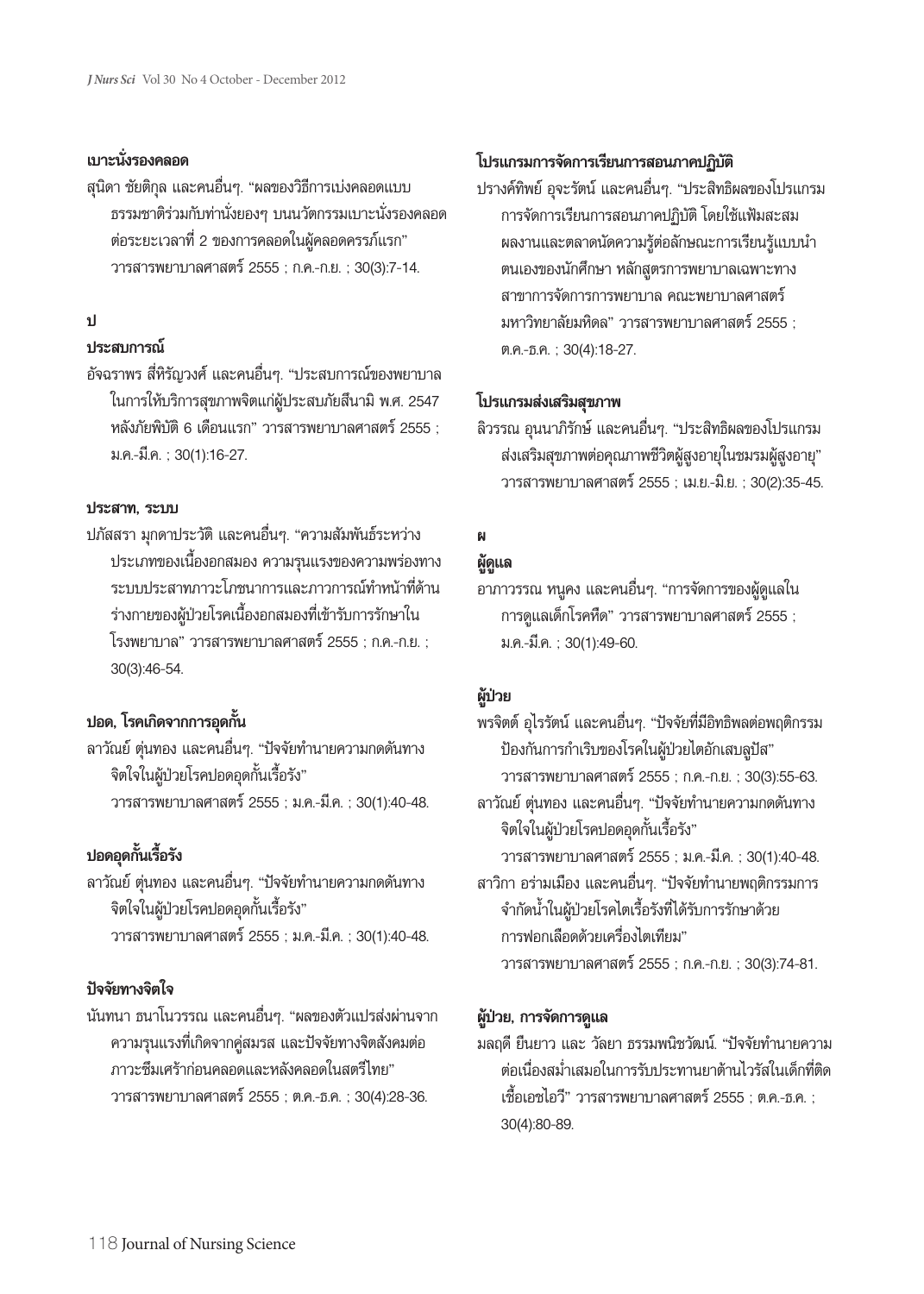# **ผู้ป่วยเด็ก, การดูแล**

สุชาดา สุนทรศิริทรัพย์, วนิดา เสนะสุทธิพันธุ์. "ผลของการ เบี่ยงเบนความสนใจโดยใช้เกมดิจิตอล ต่อความปวดของ ผู้ป่วยเด็กหลังผ่าตัดไส้ติ่ง 24 ชั่วโมง" วารสารพยาบาลศาสตร์2555 ; ต.ค.-ธ.ค. ; 30(4):72-79.

## **ผู้สูงอายุ**

- ช่อผกา สุทธิพงส์, ศิริอร สินธุ. "ปัจจัยทำนายภาวะซึมเศร้าใน ผู้สูงอายุภายหลังเป็นโรคหลอดเลือดสมองในเขต ชุมชนเมือง" วารสารพยาบาลศาสตร์2555 ; ม.ค.-มี.ค. ; 30(1):28-39.
- ยุพา จิ๋วพัฒนกุล. "การเสริมสร้างสมรรถนะแห่งตนใน การออกกำลังกายของผู้สูงอายุโรคความดันโลหิตสูง : บทบาทสมาชิกในครอบครัว"

วารสารพยาบาลศาสตร์2555 ; ม.ค.-มี.ค. ; 30(1):81-90. ยุพา จิ๋วพัฒนกุล และ อุบลวรรณา เรือนทองดี. "ผลของ

- โปรแกรมการออกกำลังกายโดยการแกว่งแขนร่วมกับ ครอบครัวต่อพฤติกรรมการออกกำลังกายของผู้สูงอายุ โรคความดันโลหิตสูงชนิดไม่ทราบสาเหตุ"
- วารสารพยาบาลศาสตร์2555 ; เม.ย.-มิ.ย. ; 30(2):46-57. ลิวรรณ อุนนาภิรักษ์และคนอื่นๆ. "ประสิทธิผลของโปรแกรม ส่งเสริมสุขภาพต่อคุณภาพชีวิตผู้สูงอายุในชมรมผู้สูงอายุ" วารสารพยาบาลศาสตร์2555 ; เม.ย.-มิ.ย. ; 30(2):35-45.

# **พ**

## **พยาบาล**

ชญาภา ชัยสุวรรณ และคนอื่นๆ. "อำนาจการทำนายของการ สนับสนุนจากสามีย่ายาย และพยาบาลต่อระยะเวลาในการ เลี้ยงลูกด้วยนมแม่อย่างเดียว"

วารสารพยาบาลศาสตร์2555 ; ม.ค.-มี.ค. ; 30(1):70-80. อรุณรัตน์คันธา และคนอื่นๆ. "ปัจจัยทำนายความต้องการอยู่ใน งานของพยาบาลวิชาชีพ โรงพยาบาลมหาวิทยาลัยแห่งหนึ่ง" วารสารพยาบาลศาสตร์2555 ; ต.ค.-ธ.ค. ; 30(4):7-17.

## **พยาบาล, การบริการ**

ปาริชาติดำรงค์รักษ์และคนอื่นๆ. "ผลของการดูแลโดยให้ ครอบครัวเป็นศูนย์กลางต่อการรับรู้สมรรถนะในการมีส่วน ร่วมดูแลบุตร และความพึงพอใจต่อบริการพยาบาลของ มารดาในหออภิบาลทารกแรกเกิด" วารสารพยาบาลศาสตร์2555 ; เม.ย.-มิ.ย. ; 30(2):70-79.

## **พยาบาล, การให้บริการ**

อัจฉราพร สี่หิรัญวงศ์และคนอื่นๆ. "ประสบการณ์ของพยาบาล ในการให้บริการสุขภาพจิตแก่ผู้ประสบภัยสึนามิ พ.ศ. 2547 หลังภัยพิบัติ 6 เดือนแรก" วารสารพยาบาลศาสตร์ 2555 ; ม.ค.-มี.ค. ; 30(1):16-27.

## **พยาบาลวิชาชีพ**

รัตนาภรณ์ คงคา และคนอื่นๆ. "ปัจจัยที่มีอิทธิพลต่อการสอบ ผ่านความรู้ของผู้ขอขึ้นทะเบียน และรับใบอนุญาตเป็น ผู้ประกอบวิชาชีพการพยาบาลและการผดุงครรภ์ชั้นหนึ่ง บัณฑิตคณะพยาบาลศาสตร์ มหาวิทยาลัยมหิดล" วารสารพยาบาลศาสตร์2555 ; ก.ค.-ก.ย. ; 30(3):82-91. อรุณรัตน์คันธา และคนอื่นๆ. "ปัจจัยทำนายความต้องการอยู่ใน งานของพยาบาลวิชาชีพ โรงพยาบาลมหาวิทยาลัยแห่งหนึ่ง" วารสารพยาบาลศาสตร์2555 ; ต.ค.-ธ.ค. ; 30(4):7-17.

## **พยาบาลศาสตร์, การศึกษา**

ปรางค์ทิพย์อุจะรัตน์และคนอื่นๆ. "ประสิทธิผลของโปรแกรม การจัดการเรียนการสอนภาคปฏิบัติโดยใช้แฟ้มสะสมผล งานและตลาดนัดความรู้ต่อลักษณะการเรียนรู้แบบนำตนเอง ของนักศึกษา หลักสูตรการพยาบาลเฉพาะทาง สาขาการจัดการการพยาบาล คณะพยาบาลศาสตร์ มหาวิทยาลัยมหิดล" วารสารพยาบาลศาสตร์ 2555 ; ต.ค.-ธ.ค. ; 30(4):18-27.

## **ภ**

# **ภัยพิบัติ**

อัจฉราพร สี่หิรัญวงศ์และคนอื่นๆ. "ประสบการณ์ของพยาบาล ในการให้บริการสุขภาพจิตแก่ผู้ประสบภัยสึนามิ พ.ศ. 2547 หลังภัยพิบัติ 6 เดือนแรก" วารสารพยาบาลศาสตร์ 2555 ; ม.ค.-มี.ค. ; 30(1):16-27.

## **ภาวะซึมเศร้า**

ช่อผกา สุทธิพงส์, ศิริอร สินธุ. "ปัจจัยทำนายภาวะซึมเศร้าใน ผู้สูงอายุภายหลังเป็นโรคหลอดเลือดสมองในเขตชุมชนเมือง" วารสารพยาบาลศาสตร์2555 ; ม.ค.-มี.ค. ; 30(1):28-39.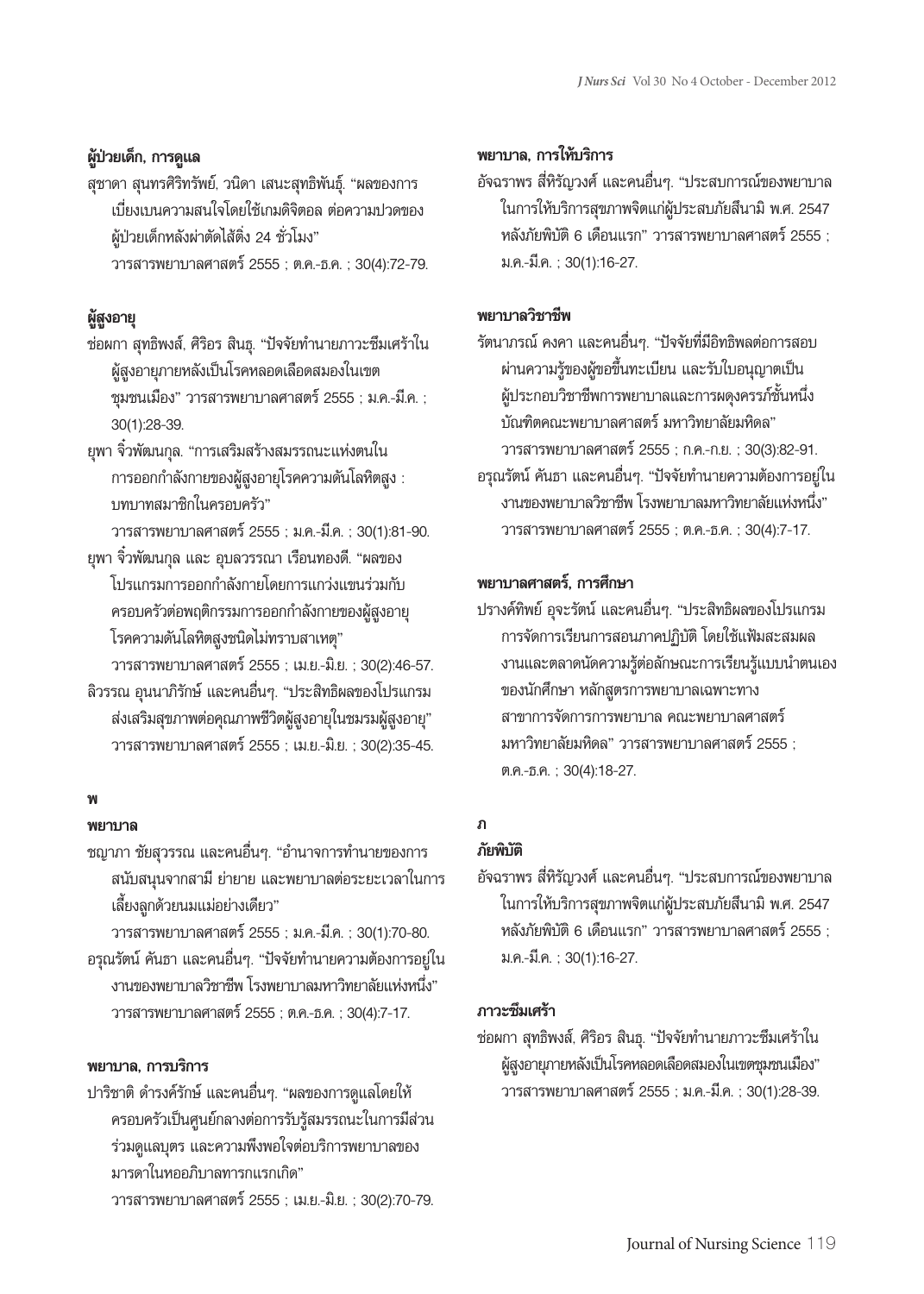## **ภูมิคุ้มกันบกพร่อง**

มลฤดียืนยาว และ วัลยา ธรรมพนิชวัฒน์"ปัจจัยทำนายความ ต่อเนื่องสม่ำเสมอในการรับประทานยาต้านไวรัสในเด็กที่ติด เชื้อเอชไอวี" วารสารพยาบาลศาสตร์2555 ; ต.ค.-ธ.ค. ; 30(4):80-89.

# **โภชนาการ**

ปภัสสรา มุกดาประวัติและคนอื่นๆ. "ความสัมพันธ์ระหว่าง ประเภทของเนื้องอกสมอง ความรุนแรงของความพร่องทาง ระบบประสาทภาวะโภชนาการและภาวการณ์ทำหน้าที่ด้าน ร่างกายของผู้ป่วยโรคเนื้องอกสมองที่เข้ารับการรักษาใน โรงพยาบาล" วารสารพยาบาลศาสตร์2555 ; ก.ค.-ก.ย. ; 30(3):46-54.

# **โภชนาการ – ในวัยทารกและวัยเด็ก**

สินีพร ยืนยง และ กนกพร หมู่พยัคฆ์. "การศึกษาเปรียบเทียบ ปัจจัยที่เกี่ยวข้องกับภาวะโภชนาการในเด็กก่อนวัยเรียนใน เขตอำเภอเมือง จังหวัดสุพรรณบุรี" วารสารพยาบาลศาสตร์2555 ; เม.ย.-มิ.ย. ; 30(2):90-100.

# **โภชนาการ - ในวัยรุ่น**

อรุณรัศมีบุนนาค และคนอื่นๆ. "ผลของการปรับเปลี่ยน พฤติกรรมการบริโภคอาหารและการออกกำลังกายในเด็ก วัยรุ่นที่มีภาวะน้ำหนักเกิน" วารสารพยาบาลศาสตร์ 2555 ; ต.ค.-ธ.ค. ; 30(4):37-48.

# **ม**

## **มะเร็ง - การรักษาด้วยยา**

พิจิตรา เล็กดำรงกุล และคนอื่นๆ "ความสัมพันธ์ระหว่างความ ต้องการข้อมูล ข้อมูลที่ได้รับพฤติกรรมการดูแลตนเอง และ คุณภาพชีวิตในผู้ป่วยมะเร็งทางโลหิตวิทยาที่ได้รับยาเคมีบำบัด" วารสารพยาบาลศาสตร์2555 ; ก.ค.-ก.ย. ; 30(3):64-73.

# **มะเร็งทางโลหิตวิทยา**

พิจิตรา เล็กดำรงกุล และคนอื่นๆ. "ความสัมพันธ์ระหว่างความ ต้องการข้อมูล ข้อมูลที่ได้รับพฤติกรรมการดูแลตนเอง และ คุณภาพชีวิตในผู้ป่วยมะเร็งทางโลหิตวิทยาที่ได้รับยาเคมีบำบัด" วารสารพยาบาลศาสตร์2555 ; ก.ค.-ก.ย. ; 30(3):64-73.

# **มารดา**

ปาริชาติ ดำรงค์รักษ์ และคนอื่นๆ. "ผลของการดูแลโดยให้ ครอบครัวเป็นศูนย์กลางต่อการรับรู้สมรรถนะในการมีส่วน ร่วมดูแลบุตรและความพึงพอใจต่อบริการพยาบาลของ มารดาในหออภิบาลทารกแรกเกิด"

วารสารพยาบาลศาสตร์2555 ; เม.ย.-มิ.ย. ; 30(2):70-79.

สมสิริรุ่งอมรรัตน์และ วรานุช กาญจนเวนิช. "การมีส่วนร่วม ของมารดาในการดูแลทารกเกิดก่อนกำหนดและต้องได้รับ เครื่องช่วยหายใจ" วารสารพยาบาลศาสตร์ 2555 : ต.ค.-ธ.ค. ; 30(4):49-60.

## **มารดาและทารก**

ชญาภา ชัยสุวรรณ และคนอื่นๆ. "อำนาจการทำนายของการ สนับสนุนจากสามี ย่ายาย และพยาบาลต่อระยะเวลาใน การเลี้ยงลูกด้วยนมแม่อย่างเดียว" วารสารพยาบาลศาสตร์2555 ; ม.ค.-มี.ค. ; 30(1):70-80.

# **ร**

## **โรคติดต่อทางเพศสัมพันธ์**

รวมพร คงกำเนิด และ ศิริอร สินธุ. "การรับรู้ความรุนแรงและ การรับโอกาสเสี่ยงต่อการติดเชื้อทางเพศสัมพันธ์ในวัยรุ่น ผู้หญิงไทย" วารสารพยาบาลศาสตร์ 2555 ; ม.ค.-มี.ค. ; 30(1):61-69.

# **โรคเรื้อรัง - ในวัยทารกและวัยเด็ก**

ภัทรนุช ภูมิพาน และคนอื่นๆ. "ปัจจัยที่มีอิทธิพลต่อความรู้สึกไม่ แน่นอนของบิดามารดาเด็กป่วยเรื้อรังที่ได้รับการใส่ท่อช่วย หายใจในระยะวิกฤต" วารสารพยาบาลศาสตร์ 2555 ; ก.ค.-ก.ย. ; 30(3):15-24.

## **โรงพยาบาล**

อรุณรัตน์คันธา และคนอื่นๆ. "ปัจจัยทำนายความต้องการอยู่ ในงานของพยาบาลวิชาชีพ โรงพยาบาลมหาวิทยาลัยแห่งหนึ่ง" วารสารพยาบาลศาสตร์2555 ; ต.ค.-ธ.ค. ; 30(4):7-17.

# **ว**

## **วัฒนธรรมกับการศึกษา**

Allen, J. and others. "การเรียนรู้ข้ามวัฒนธรรมและความร่วม มือด้านเครือข่ายต่างประเทศ : การประเมินผล การทัศนศึกษาในประเทศไทย" วารสารพยาบาลศาสตร์2555 ; เม.ย.-มิ.ย. ; 30(2):12-21.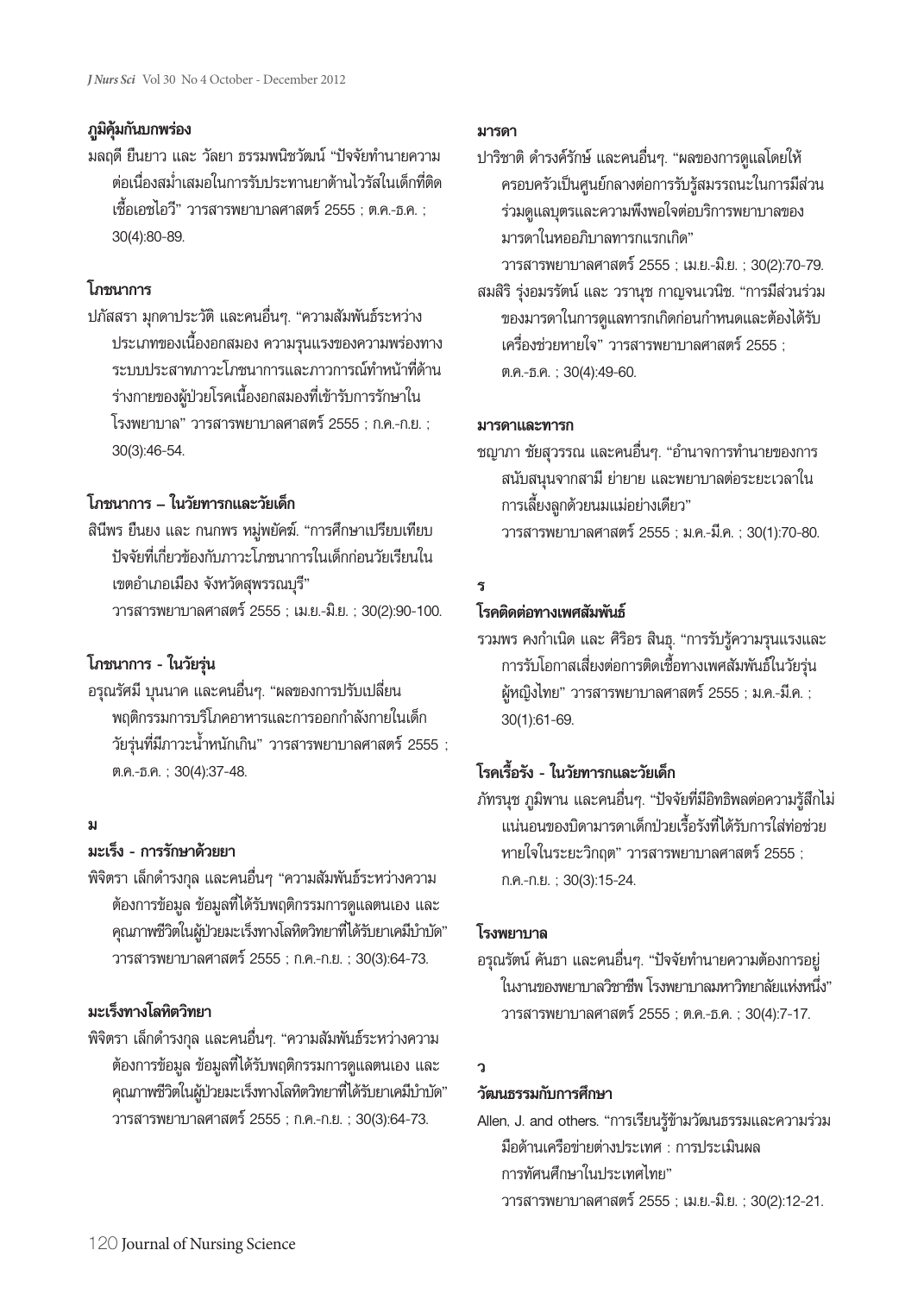# **วัยรุ่น**

มรกต สิทธิขันแก้ว และคนอื่นๆ. "ความสัมพันธ์ระหว่างการรับรู้ สิ่งก่อความเครียดและอาการซึมเศร้าในวัยรุ่นโรคธาลัสซีเมีย" วารสารพยาบาลศาสตร์2555 ; ก.ค.-ก.ย. ; 30(3):25-35. รวมพร คงกำเนิด และ ศิริอร สินธุ. "การรับรู้ความรุนแรงและ

- การรับโอกาสเสี่ยงต่อการติดเชื้อทางเพศสัมพันธ์ในวัยรุ่น ผู้หญิงไทย" วารสารพยาบาลศาสตร์ 2555 ; ม.ค.-มี.ค. ; 30(1):61-69.
- อรุณรัศมีบุนนาค และคนอื่นๆ. "ผลของการปรับเปลี่ยน พฤติกรรมการบริโภคอาหารและการออกกำลังกายในเด็ก ้วัยรุ่นที่มีภาวะน้ำหนักเกิน" วารสารพยาบาลศาสตร์ 2555 ; ต.ค.-ธ.ค. ; 30(4):37-48.

# **ศ**

## **ศัลยกรรมกระดูก**

สุทธิลักษณ์ น้อยพ่วง และ ทัศนี ประสบกิตติคุณ. "ผลของ โปรแกรมการสร้างพลังใจต่อการรับรู้สมรรถนะในการดูแล บุตรและความพึงพอใจต่อบริการพยาบาลในมารดาที่บุตรได้ รับการรักษาทางศัลยกรรมกระดูก" วารสารพยาบาลศาสตร์2555 ; ก.ค.-ก.ย. ; 30(3):36-45.

# **ส**

# **สตรี**

นันทนา ธนาโนวรรณ และคนอื่นๆ. "ผลของตัวแปรส่งผ่านจาก ความรุนแรงที่เกิดจากคู่สมรสและปัจจัยทางจิตสังคมต่อ ภาวะซึมเศร้าก่อนคลอดและหลังคลอดในสตรีไทย" วารสารพยาบาลศาสตร์2555 ; ต.ค.-ธ.ค. ; 30(4):28-36.

# **สมอง, เนื้องอก**

ปภัสสรา มุกดาประวัติและคนอื่นๆ. "ความสัมพันธ์ระหว่าง ประเภทของเนื้องอกสมอง ความรุนแรงของความพร่องทาง ระบบประสาทภาวะโภชนาการและภาวการณ์ทำหน้าที่ด้าน ร่างกายของผู้ป่วยโรคเนื้องอกสมองที่เข้ารับการรักษาใน โรงพยาบาล" วารสารพยาบาลศาสตร์2555 ; ก.ค.-ก.ย. ; 30(3):46-54.

# **สมอง, โรค**

ปภัสสรา มุกดาประวัติและคนอื่นๆ. "ความสัมพันธ์ระหว่าง ประเภทของเนื้องอกสมอง ความรุนแรงของความพร่องทาง ระบบประสาทภาวะโภชนาการและภาวการณ์ทำหน้าที่ด้าน ร่างกายของผู้ป่วยโรคเนื้องอกสมองที่เข้ารับการรักษาใน โรงพยาบาล" วารสารพยาบาลศาสตร์2555 ; ก.ค.-ก.ย. ; 30(3):46-54.

## **สามี**

ชญาภา ชัยสุวรรณ และคนอื่นๆ. "อำนาจการทำนายของการ สนับสนุนจากสามี ย่ายาย และพยาบาลต่อระยะเวลาใน การเลี้ยงลูกด้วยนมแม่อย่างเดียว" วารสารพยาบาลศาสตร์2555 ; ม.ค.-มี.ค. ; 30(1):70-80.

# **สารต้านไวรัส**

มลฤดียืนยาว และ วัลยา ธรรมพนิชวัฒน์. "ปัจจัยทำนายความ ต่อเนื่องสม่ำเสมอในการรับประทานยาต้านไวรัสในเด็กที่ติด เชื้อเอชไอวี" วารสารพยาบาลศาสตร์2555 ; ต.ค.-ธ.ค. ; 30(4):80-89.

# **สารน้ำในร่างกาย**

สาวิกา อร่ามเมือง และคนอื่นๆ. "ปัจจัยทำนายพฤติกรรมการ จำกัดน้ำในผู้ป่วยโรคไตเรื้อรังที่ได้รับการรักษาด้วย การฟอกเลือดด้วยเครื่องไตเทียม" วารสารพยาบาลศาสตร์2555 ; ก.ค.-ก.ย. ; 30(3):74-81.

## **สึนามิ**

อัจฉราพร สี่หิรัญวงศ์และคนอื่นๆ. "ประสบการณ์ของพยาบาล ในการให้บริการสุขภาพจิตแก่ผู้ประสบภัยสึนามิ พ.ศ. 2547 หลังภัยพิบัติ 6 เดือนแรก" วารสารพยาบาลศาสตร์ 2555 ; ม.ค.-มี.ค. ; 30(1):16-27.

## **สุขภาพจิต**

อัจฉราพร สี่หิรัญวงศ์และคนอื่นๆ. "ประสบการณ์ของพยาบาล ในการให้บริการสุขภาพจิตแก่ผู้ประสบภัยสึนามิ พ.ศ. 2547 หลังภัยพิบัติ6 เดือนแรก" วารสารพยาบาลศาสตร์2555 ; ม.ค.-มี.ค. ; 30(1):16-27.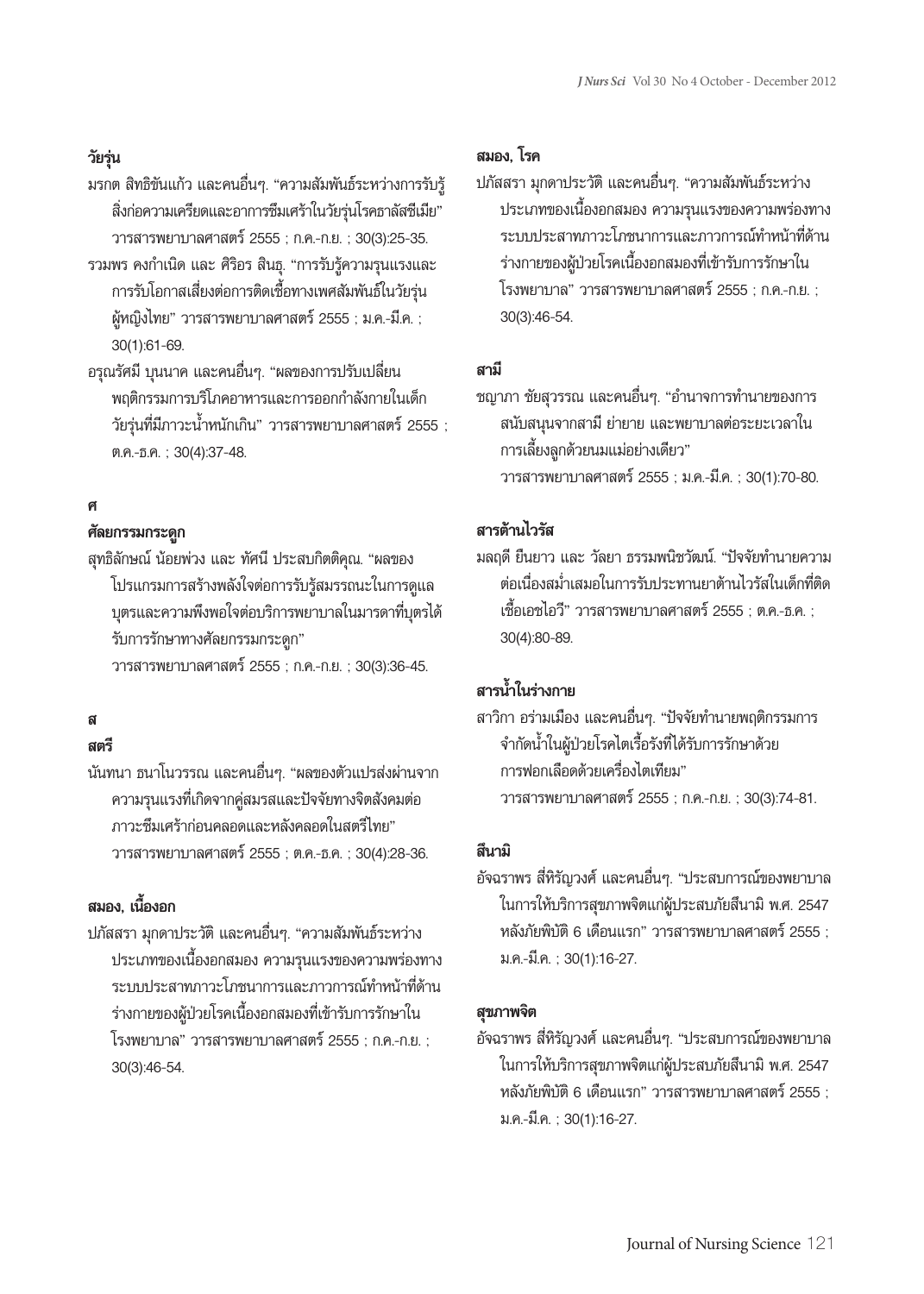# **ไส้ติ่ง, การตัด**

สุชาดา สุนทรศิริทรัพย์, วนิดา เสนะสุทธิพันธุ์. "ผลของการ เบี่ยงเบนความสนใจโดยใช้เกมดิจิตอล ต่อความปวดของ ผู้ป่วยเด็กหลังผ่าตัดไส้ติ่ง 24 ชั่วโมง" วารสารพยาบาลศาสตร์2555 ; ต.ค.-ธ.ค. ; 30(4):72-79.

# **ไส้ติ่งอักเสบ**

สุชาดา สุนทรศิริทรัพย์, วนิดา เสนะสุทธิพันธุ์. "ผลของการ เบี่ยงเบนความสนใจโดยใช้เกมดิจิตอล ต่อความปวดของ ผู้ป่วยเด็กหลังผ่าตัดไส้ติ่ง 24 ชั่วโมง" วารสารพยาบาลศาสตร์2555 ; ต.ค.- ธ.ค. ; 30(4):72-79.

# **ห**

## **หลอดเลือด, โรค - การป้องกันและควบคุม**

สุพัตรา บัวทีและ จิระภา ศิริวัฒนเมธานนท์. "พฤติกรรมการ ป้องกันโรคหัวใจและหลอดเลือดของสตรีวัยกลางคนที่อาศัย อยู่ที่บ้านลาดสระบัว อำเภอยางตลาด จังหวัดกาฬสินธุ์" วารสารพยาบาลศาสตร์2555 ; เม.ย.-มิ.ย. ; 30(2):58-69.

# **หลอดเลือดสมอง, โรค**

ช่อผกา สุทธิพงส์, ศิริอร สินธุ. "ปัจจัยทำนายภาวะซึมเศร้าใน ผู้สูงอายุภายหลังเป็นโรคหลอดเลือดสมองในเขตชุมชนเมือง" วารสารพยาบาลศาสตร์2555 ; ม.ค.-มี.ค. ; 30(1):28-39.

## **หออภิบาลทารกแรกเกิด**

ปาริชาติดำรงค์รักษ์และคนอื่นๆ. "ผลของการดูแลโดยให้ ครอบครัวเป็นศูนย์กลางต่อการรับรู้สมรรถนะในการมีส่วน ร่วมดูแลบุตรและความพึงพอใจต่อบริการพยาบาลของ มารดาในหออภิบาลทารกแรกเกิด" วารสารพยาบาลศาสตร์2555 ; เม.ย.-มิ.ย. ; 30(2):70-79.

# **หัวใจ, โรค - การป้องกันและควบคุม**

สุพัตรา บัวทีและ จิระภา ศิริวัฒนเมธานนท์. "พฤติกรรม การป้องกันโรคหัวใจและหลอดเลือดของสตรีวัยกลางคน ที่อาศัยอยู่ที่บ้านลาดสระบัว อำเภอยางตลาด จังหวัดกาฬสินธุ์" วารสารพยาบาลศาสตร์ 2555 ; เม.ย.-มิ.ย. ; 30(2):58-69.

# **หัวใจร่วมหลอดเลือด, ระบบ**

สุพัตรา บัวทีและ จิระภา ศิริวัฒนเมธานนท์. "พฤติกรรมการ ป้องกันโรคหัวใจและหลอดเลือดของสตรีวัยกลางคนที่อาศัย อยู่ที่บ้านลาดสระบัว อำเภอยางตลาด จังหวัดกาฬสินธุ์" วารสารพยาบาลศาสตร์2555 ; เม.ย.-มิ.ย. ; 30(2):58-69.

# **หัวใจร่วมหลอดเลือด, โรค - ในวัยกลางคน**

สุพัตรา บัวทีและ จิระภา ศิริวัฒนเมธานนท์. "พฤติกรรมการ ป้องกันโรคหัวใจและหลอดเลือดของสตรีวัยกลางคนที่อาศัย อยู่ที่บ้านลาดสระบัว อำเภอยางตลาด จังหวัดกาฬสินธุ์" วารสารพยาบาลศาสตร์2555 ; เม.ย.-มิ.ย. ; 30(2):58-69.

## **หืด**

อาภาวรรณ หนูคง และคนอื่นๆ. "การจัดการของผู้ดูแลในการ ดูแลเด็กโรคหืด" วารสารพยาบาลศาสตร์ 2555 ; ม.ค.-มี.ค. ; 30(1):49-60.

# **หืด – ในวัยทารกและวัยเด็ก**

อาภาวรรณ หนูคง และคนอื่นๆ. "การจัดการของผู้ดูแลในการ ดูแลเด็กโรคหืด" วารสารพยาบาลศาสตร์ 2555 ; ม.ค.-มี.ค. ; 30(1):49-60.

# **อ**

# **อาจารย์พยาบาล - การลาออก**

รัชนี ศุจิจันทรรัตน์ และคนอื่นๆ. "ปัจจัยทำนายความต้องการ ออกจากงานของอาจารย์พยาบาล" วารสารพยาบาลศาสตร์2555 ; เม.ย.-มิ.ย. ; 30(2):22-34.

# **เอชไอวี, การติดเชื้อ – ในวัยทารกและวัยเด็ก**

มลฤดียืนยาว และ วัลยา ธรรมพนิชวัฒน์. "ปัจจัยทำนายความ ต่อเนื่องสม่ำเสมอในการรับประทานยาต้านไวรัสในเด็กที่ ติดเชื้อเอชไอวี" วารสารพยาบาลศาสตร์ 2555 ; ต.ค.-ธ.ค. ; 30(4):80-89.

# **ดรรชนีผู้แต่ง**

# **ช**

ชญาภา ชัยสุวรรณ และคนอื่น ๆ. "อำนาจการทำนายของ การสนับสนุนจากสามีย่ายาย และพยาบาลต่อระยะเวลาใน การเลี้ยงลูกด้วยนมแม่อย่างเดียว" วารสารพยาบาลศาสตร์2555 ; ม.ค.-มี.ค. ; 30(1):70-80.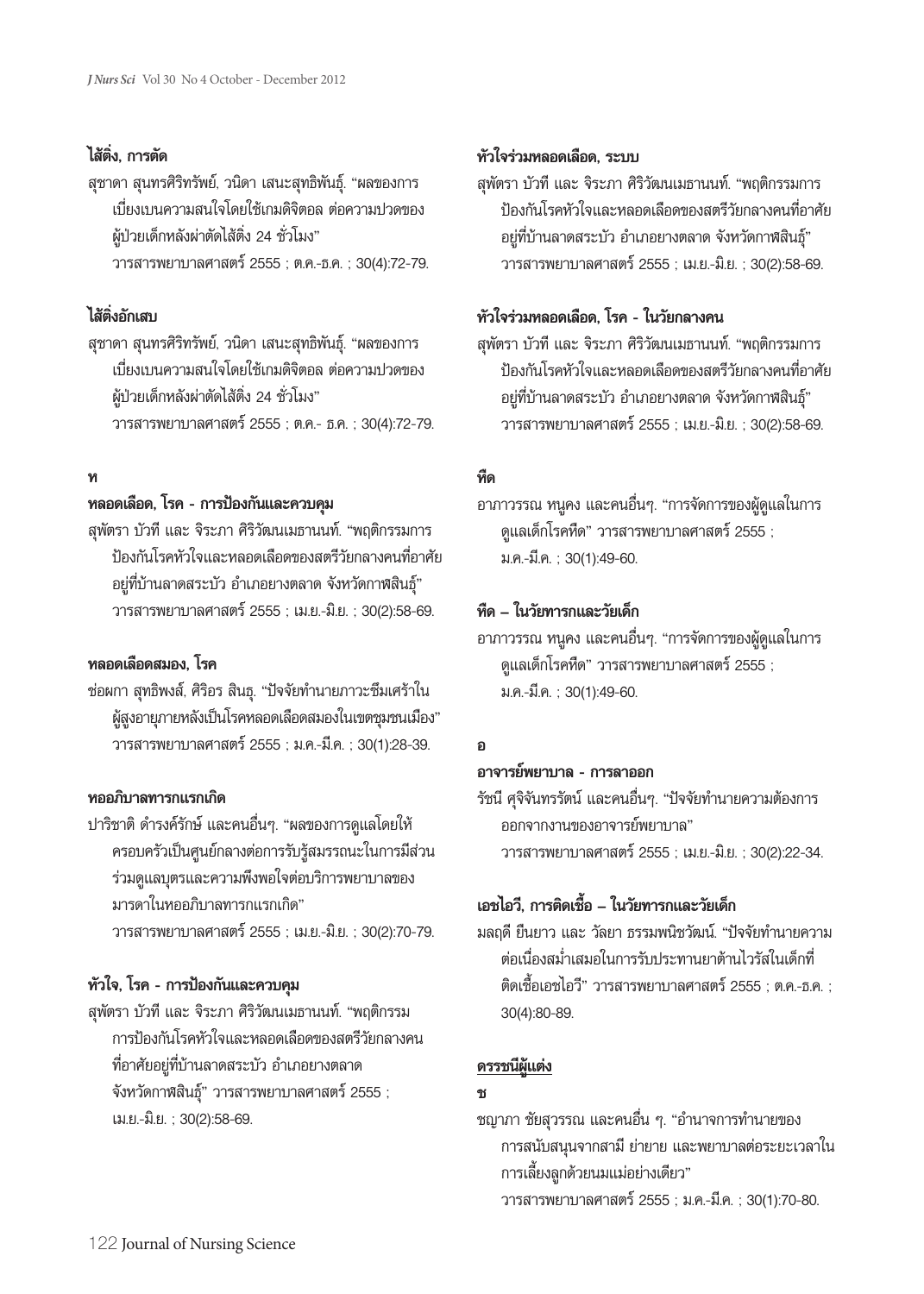ช่อผกา สุทธิพงส์, ศิริอร สินธุ. "ปัจจัยทำนายภาวะซึมเศร้าใน ผู้สูงอายุภายหลังเป็นโรคหลอดเลือดสมองในเขตชุมชนเมือง" วารสารพยาบาลศาสตร์2555 ; ม.ค.-มี.ค. ; 30(1):28-39.

## **น**

นันทนา ธนาโนวรรณ และคนอื่นๆ. "ผลของตัวแปรส่งผ่านจาก ความรุนแรงที่เกิดจากคู่สมรส และปัจจัยทางจิตสังคมต่อ ภาวะซึมเศร้าก่อนคลอดและหลังคลอดในสตรีไทย" วารสารพยาบาลศาสตร์2555 ; ต.ค.-ธ.ค. ; 30(4):28-36.

## **ป**

- ปภัสสรา มุกดาประวัติและคนอื่นๆ. "ความสัมพันธ์ระหว่าง ประเภทของเนื้องอกสมอง ความรุนแรงของความพร่องทาง ระบบประสาทภาวะโภชนาการและภาวะการทำหน้าที่ด้าน ร่างกายของผู้ป่วยโรคเนื้องอกสมองที่เข้ารับการรักษาใน โรงพยาบาล" วารสารพยาบาลศาสตร์2555 ; ก.ค.-ก.ย. ; 30(3):46-54.
- ปรางค์ทิพย์อุจะรัตน์และคนอื่นๆ. "ประสิทธิผลของโปรแกรม การจัดการเรียนการสอนภาคปฏิบัติโดยใช้แฟ้มสะสม ผลงานและตลาดนัดความรู้ต่อลักษณะการเรียนรู้แบบนำ ตนเองของนักศึกษา หลักสูตรการพยาบาลเฉพาะทางสาขา การจัดการการพยาบาล คณะพยาบาลศาสตร์ มหาวิทยาลัยมหิดล" วารสารพยาบาลศาสตร์ 2555 ; ต.ค.-ธ.ค. ; 30(4):18-27.
- ปาริชาติดำรงค์รักษ์และคนอื่นๆ. "ผลของการดูแลโดยให้ ครอบครัวเป็นศูนย์กลางต่อการรับรู้สมรรถนะในการมีส่วน ร่วมดูแลบุตรและความพึงพอใจต่อบริการพยาบาลของ มารดาในหออภิบาลทารกแรกเกิด" วารสารพยาบาลศาสตร์2555 ; เม.ย.-มิ.ย. ; 30(2):70-79.

# **พ**

พรจิตต์อุไรรัตน์และคนอื่นๆ. "ปัจจัยที่มีอิทธิพลต่อพฤติกรรม ป้องกันการกำเริบของโรคในผู้ป่วยไตอักเสบลูปัส" วารสารพยาบาลศาสตร์2555 ; ก.ค.-ก.ย. ; 30(3):55-63. พิจิตรา เล็กดำรงกุล และคนอื่นๆ. "ความสัมพันธ์ระหว่างความ ต้องการข้อมูล ข้อมูลที่ได้รับพฤติกรรมการดูแลตนเอง และ คุณภาพชีวิตในผู้ป่วยมะเร็งทางโลหิตวิทยาที่ได้รับยาเคมีบำบัด" วารสารพยาบาลศาสตร์2555 ; ก.ค.-ก.ย. ; 30(3):64-73.

พิมพ์ชนก บุญเฉลิม และคนอื่นๆ. "ผลของโปรแกรมการเตรียม ความพร้อมมารดาและทารกเกิดก่อนกำหนดต่อการรับรู้ สมรรถนะของตนเองในการเลี้ยงลูกด้วยนมแม่ และ ประสิทธิภาพการดูดนม" วารสารพยาบาลศาสตร์2555 ; ต.ค.-ธ.ค. ; 30(4):61-71.

## **ภ**

ภัทรนุช ภูมิพาน และคนอื่นๆ. "ปัจจัยที่มีอิทธิพลต่อความรู้สึก ไม่แน่นอนของบิดามารดาเด็กป่วยเรื้อรังที่ได้รับการใส่ท่อ ช่วยหายใจในระยะวิกฤต" วารสารพยาบาลศาสตร์2555 ; ก.ค.-ก.ย. ; 30(3):15-24.

## **ม**

มรกต สิทธิขันแก้ว และคนอื่นๆ. "ความสัมพันธ์ระหว่างการรับรู้ สิ่งก่อความเครียดและอาการซึมเศร้าในวัยรุ่นโรคธาลัสซีเมีย" วารสารพยาบาลศาสตร์2555 ; ก.ค.-ก.ย. ; 30(3):25-35. มลฤดียืนยาว และ วัลยา ธรรมพนิชวัฒน์. "ปัจจัยทำนายความ ต่อเนื่องสม่ำเสมอในการรับประทานยาต้านไวรัสในเด็กที่ติด เชื้อเอชไอวี" วารสารพยาบาลศาสตร์2555 ; ต.ค.-ธ.ค. ; 30(4):80-89.

# **ย**

ยุพา จิ๋วพัฒนกุล. "การเสริมสร้างสมรรถนะแห่งตนในการ ออกกำลังกายของผู้สูงอายุโรคความดันโลหิตสูง : บทบาท สมาชิกในครอบครัว" วารสารพยาบาลศาสตร์ 2555 : ม.ค.-มี.ค. ; 30(1):81-90.

ยุพา จิ๋วพัฒนกุล และ อุบลวรรณา เรือนทองดี. "ผลของ โปรแกรมการออกกำลังกายโดยการแกว่งแขนร่วมกับ ครอบครัวต่อพฤติกรรมการออกกำลังกายของผู้สูงอายุโรค ความดันโลหิตสูงชนิดไม่ทราบสาเหตุ" วารสารพยาบาลศาสตร์2555 ; เม.ย.-มิ.ย. ; 30(2):46-57.

## **ร**

- รวมพร คงกำเนิด และ ศิริอร สินธุ. "การรับรู้ความรุนแรงและ การรับโอกาสเสี่ยงต่อการติดเชื้อทางเพศสัมพันธ์ในวัยรุ่น ผู้หญิงไทย" วารสารพยาบาลศาสตร์ 2555 ; ม.ค.-มี.ค. ; 30(1):61-69.
- รัชนี ศุจิจันทรรัตน์ และคนอื่นๆ "ปัจจัยทำนายความต้องการ ออกจากงานของอาจารย์พยาบาล" วารสารพยาบาลศาสตร์2555 ; เม.ย.-มิ.ย. ; 30(2):22-34.